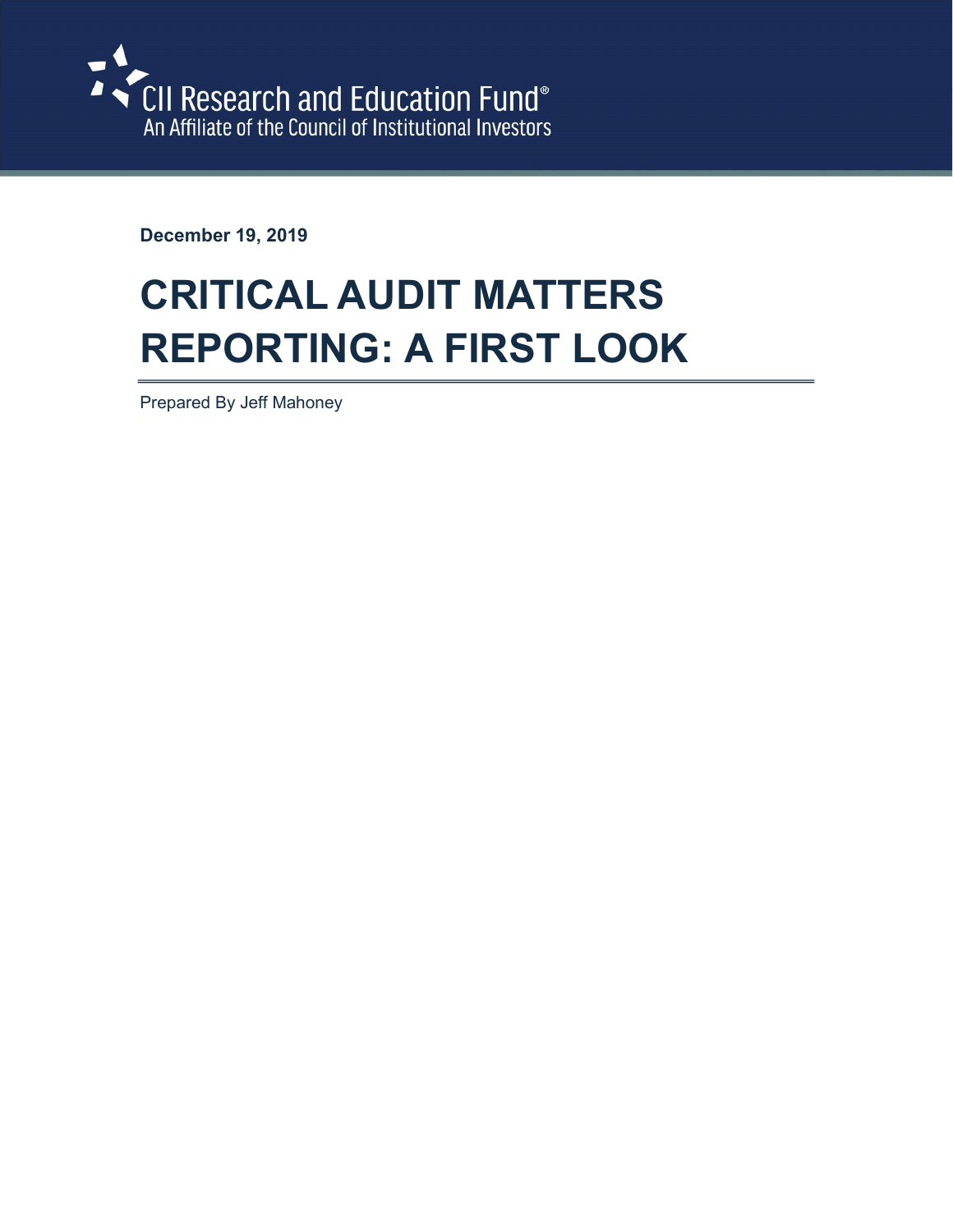# Foreword

As defined by the Public Company Accounting Oversight Board (PCAOB), a critical audit matter or "CAM" is "any matter arising from the audit of the financial statements that was communicated or required to be communicated to the audit committee and that relates to accounts or disclosures that are material to the financial statements and involved especially challenging, subjective, or complex auditor judgment."<sup>1</sup>

The required public reporting of CAMs became effective in 2019.<sup>2</sup> For audits of large accelerated filers with fiscal years ending on or after June 30, 2019, the company's auditor's report must include a discussion of the CAMs identified during audit.<sup>3</sup> A large accelerated filer is a company that has been subject to the Securities and Exchange Commission (SEC) reporting requirements for at least a year and that has a public float of \$700 million or more.<sup>4</sup> CAM reporting will become required for audits of most other public companies for fiscal years ending on or after December 15, 2020.<sup>5</sup>

# In general, the limited number of CAMs under the new standard to-date are providing less useful disclosure than many investors sought. At the conclusion of this report (starting on page 21), there is a discussion of specific language that would improve reporting on CAMs, from the standpoint of many investors.

Investors are the ultimate risk takers in a public company and the end customers, users and intended beneficiaries of the required annual audit of public company financial reports and the auditor's report. The auditor's report is generally the only means by which the auditor communicates with investors.  $6$  Unfortunately, however, the auditor's report has historically conveyed little critical information obtained and evaluated by the auditor as part of the audit.<sup>7</sup>

<sup>&</sup>lt;sup>1</sup> See Public Company Accounting Oversight Board, The Auditor's Report on an Audit of Financial Statements when the Auditor Expresses an Unqualified Opinion and Related Amendments to PCAOB Standards, PCAOB Release No. 2017-001 at 16 (June 1, 2017), https://pcaobus.org/Rulemaking/Docket034/2017-001-auditors-report-final-rule.pdf.  $^{2}$  *Id.* at 4 ("Provisions related to critical audit matters will take effect for audits of fiscal years ending on or after June 30, 2019, for large accelerated filers").

 $3$  Id.

<sup>4</sup> See 17 C.F.R. § 240.12b-2(2) (1948), available at https://www.law.cornell.edu/cfr/text/17/240.12b-2 ("Large accelerated filer. The term large accelerated filer means an issuer after it first meets the following conditions as of the end of its fiscal year: (i) The issuer had an aggregate worldwide market value of the voting and non-voting common equity held by its non-affiliates of \$700 million or more, as of the last business day of the issuer's most recently completed second fiscal quarter; (ii) The issuer has been subject to the requirements of section 13(a) or 15(d) of the Act for a period of at least 12 calendar months; and (iii) The issuer has filed at least one annual report pursuant to section 13(a) or 15(d) of the Act.").

<sup>&</sup>lt;sup>5</sup> See PCAOB Release No. 2017-001 at 4 ("Provisions related to critical audit matters will take effect . . . for fiscal years ending on or after December 15, 2020, for all other companies to which the requirements apply").

 $6$  *Id.* at 1 ("Investors are the beneficiaries of the audit and the auditor's report is the primary means by which the auditor communicates with them").

 $^{7}$  Id. at 1-2 ("Currently, however, the auditor's report conveys little of the information obtained and evaluated by the auditor as part of the audit.").

**CII Research and Education Fund®** An Affiliate of the Council of Institutional Investors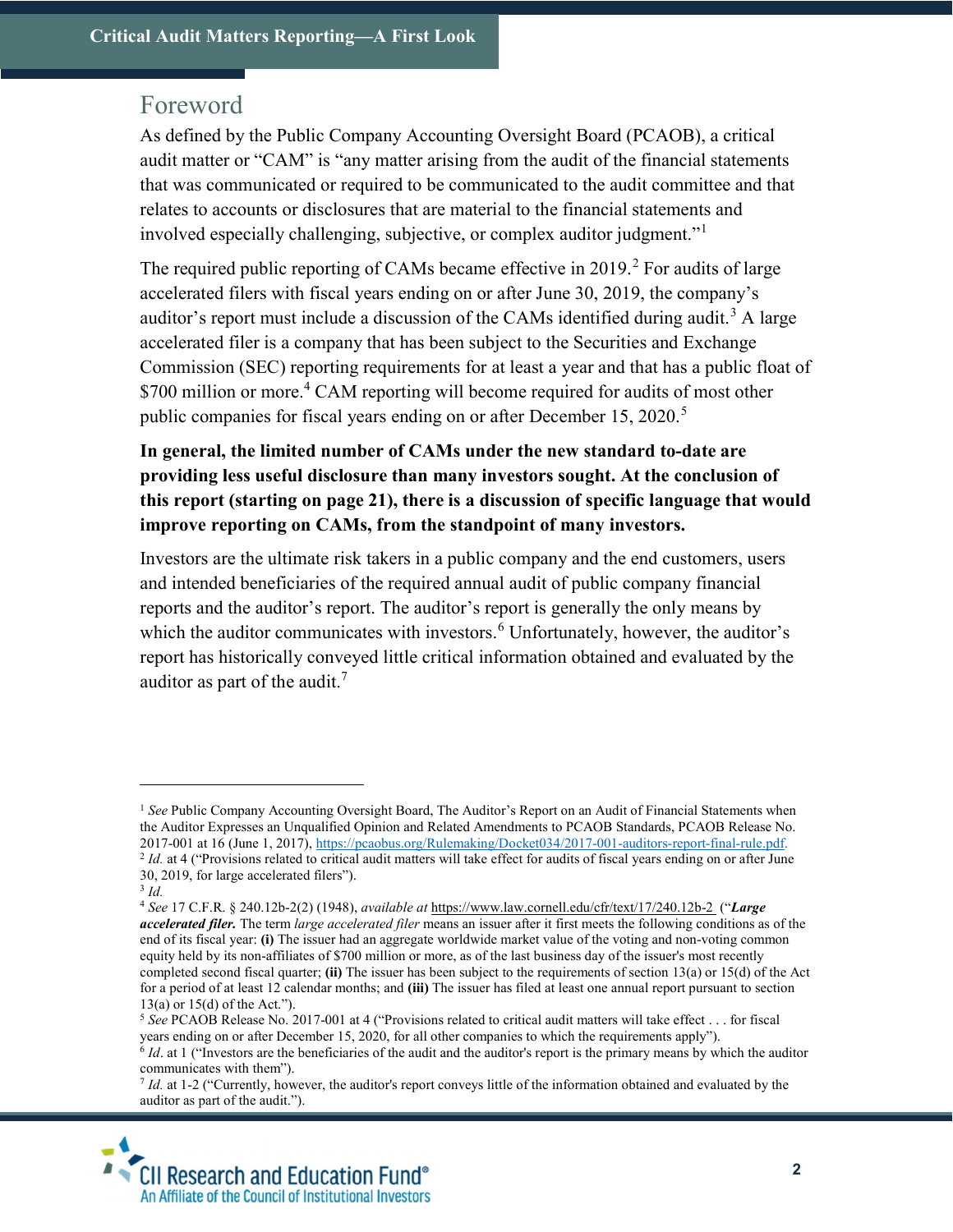As part of the audit, auditors often perform procedures involving challenging, subjective, or complex judgments, including the auditing of estimates of fair values.<sup>8</sup> The auditor's report has not in the past communicated this information to investors, despite the fact that the auditor is an independent third-party expert whose work is undertaken for the benefit of investors and is paid (albeit indirectly) by the shareowners.<sup>9</sup>

The new CAMs requirements explicitly provide that for each critical audit matter communicated in the auditor's report, the auditor must:

- a. Identify the critical audit matter;
- b. Describe the principal considerations that led the auditor to determine that the matter is a critical audit matter;
- c. Describe how the critical audit matter was addressed in the audit; and
- d. Refer to the relevant financial statement accounts or disclosures that relate to the critical audit matter.<sup>10</sup>

The PCAOB intends that communication of CAMs inform investors and other financial statement users of matters arising from the audit that involved especially challenging, subjective, or complex auditor judgement, and how the auditor addressed these matters.<sup>11</sup> The board also intends that a CAM would likely be identified in areas, such as significant management estimates and judgements, that many investors and investor advocates (such as the Council of Institutional Investors) indicated would be of particular interest to them. $12$ 

There are a variety of ways in which investors can use the information provided by CAMs.<sup>13</sup> For example, CAMs can add to the total mix of information, providing insights relevant in analyzing and pricing risks in capital valuation and allocation, and

<sup>&</sup>lt;sup>13</sup> See PCAOB Release No. 2017-001 at 3 ("Investors and investor advocates have suggested a variety of ways in which investors can use the information provided in critical audit matters.").



<sup>&</sup>lt;sup>8</sup> *Id.* at 2 ("As part of the audit, auditors often perform procedures involving challenging, subjective, or complex judgments, but the auditor's report does not communicate this information to investors.").

 $9$  *Id.* at 35 ("investors have consistently asked to hear more from the auditor, an independent third-party expert whose work is undertaken for the investor's benefit").

 $10$  Id. at A1 – 8-9 (A note to the fourth requirement states: "When describing critical audit matters in the auditor's report, the auditor is not expected to provide information about the company that has not been made publicly available by the company unless such information is necessary to describe the principal considerations that led the auditor to determine that a matter is a critical audit matter or how the matter was addressed in the audit."). Id. at  $A1 - 9$ .  $11$  *Id.* at 2.

 $12$  Id. ("The Board believes that these matters will likely be identified in areas that investors have indicated would be of particular interest to them, such as significant management estimates and judgments made in preparing the financial statements; areas of high financial statement and audit risk; significant unusual transactions; and other significant changes in the financial statements."); Steven B. Harris, Board Member, PCAOB, Statement on Adoption of an Auditing Standard on the Auditor's Report (June 1, 2017), https://pcaobus.org/News/Speech/Pages/Harris-statementauditors-report-standard-adoption-6-1-17.aspx ("We anticipate that critical audit matters will likely cover areas that have historically been of particular interest to investors, such as significant management estimates and judgments, significant unusual transactions, and other areas that pose high financial statement and audit risk.").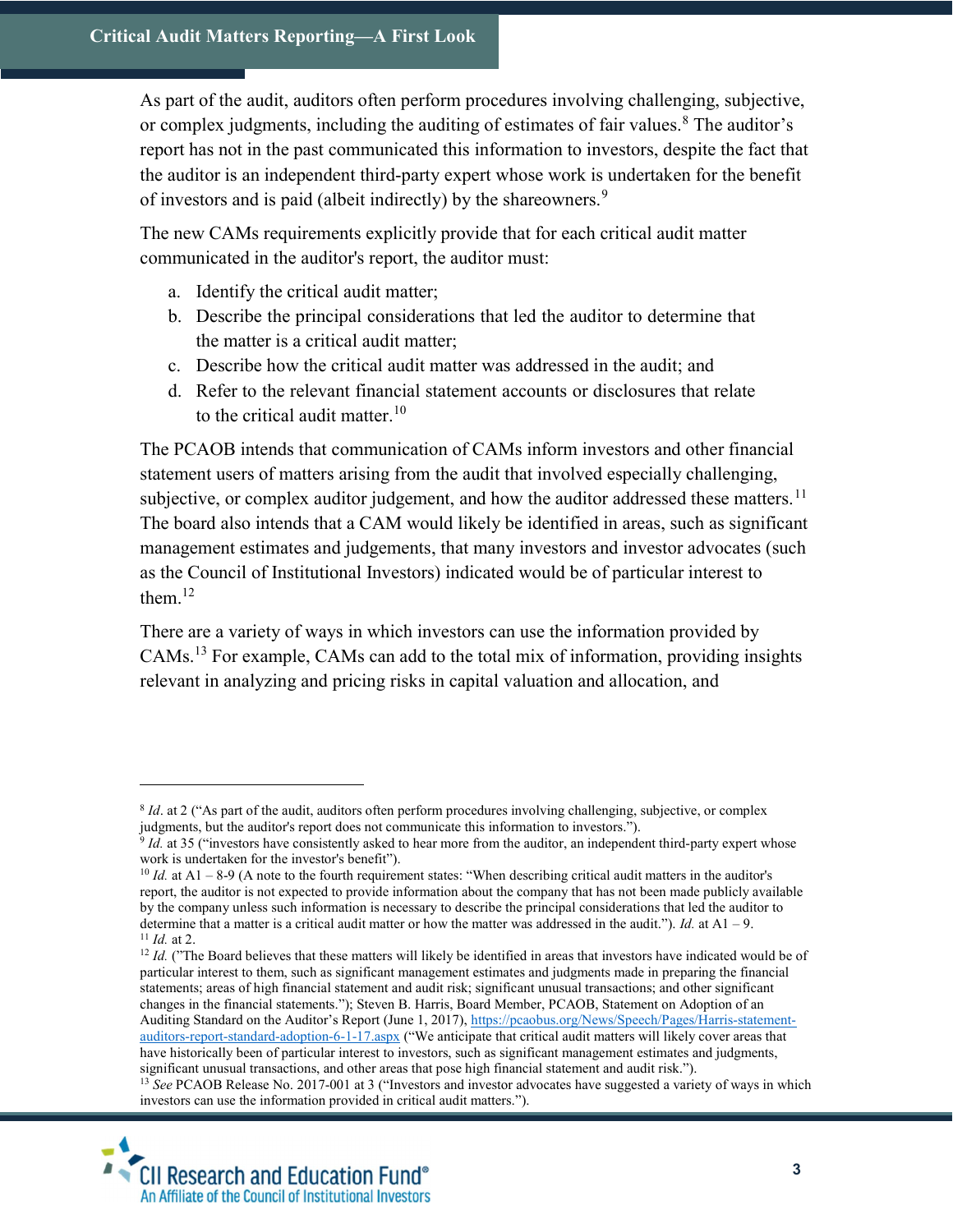contributing to investment decisions.<sup>14</sup> Investors, including many institutional investors, can also use CAMs to highlight areas that they may wish to emphasize in their engagement with the company. CAMs are also important information that shareowners may use in their oversight of the audit committee.<sup>15</sup> Over time institutional investors can look to CAMs for additional information to assist them in making proxy voting decisions, including ratification of the appointment of auditors and the election of audit committee chairs and members.<sup>16</sup>

While some of the benefits to investors and the capital markets from CAMs will likely become more evident over time, some of the benefits arguably have already been realized.<sup>17</sup> For example, a report analyzing data from a survey of corporate officials who participated in "dry runs" in connection with implementing the CAM requirements found that (1) 62% of audit committees have identified and are adding, and presumably improving, internal controls over financial reporting or are considering such changes;  $^{18}$ and (2) 52% of large accelerated filers and 61% of all other companies are considering updating, and presumably improving, their financial statement disclosures.<sup>19</sup> The PCAOB had correctly foreseen those types of less visible benefits from CAMs.<sup>20</sup>

Drawing on a review of the CAMs of more than 190 companies, this report provides some general observations about the utility of the CAMs that have been issued as of December 5, 2019. This report also discusses and provides excerpts from examples of the three most common CAM topics. Additionally, it provides some suggestions on how those CAMs might be enhanced to be more responsive to the information needs and demands of investors consistent with the spirit of the standard.

# General Observations

 $\overline{a}$ 

Based on a survey of companies filing under the new standard, this report finds CAM reporting so far to be disappointing. Below, reports at six companies on certain CAMs are

<sup>&</sup>lt;sup>20</sup> See PCAOB Release No. 2017-001 at 88 ("For instance, the communication of critical audit matters could lead: Audit committees to focus more closely on the matters identified as critical audit matters and to engage the auditor and management about the adequacy of the related disclosures; and Management to improve the quality of their disclosures because they know that investors and the auditor will be scrutinizing more closely the matters identified as critical audit matters").



 $14$  Id. ("In the view of some investors, critical audit matters will add to the total mix of information, providing insights relevant in analyzing and pricing risks in capital valuation and allocation, and contributing to their ability to make investment decisions.").

 $15$  Id. at 3 ("Some investors believe that critical audit matters will highlight areas that they may wish to emphasize in their engagement with the company and provide important information that they can use in making proxy voting decisions, including ratification of the appointment of auditors.").  $16$  *Id.* 

<sup>&</sup>lt;sup>17</sup> See, e.g., Marc Butler & Alyson Clabaugh, Critical Audit Matters: Public Company Adaption to Enhanced Auditor Reporting, Intelligize 3-4 (Sept. 10, 2019).

 $18$  Id. ("43% of audit committees identified additional controls that required implementation, while an additional 19% are still considering such changes").

<sup>&</sup>lt;sup>19</sup> Id. ("52% of large accelerated filers and 61% of other companies facing CAMs are considering updates to financial statement disclosure.").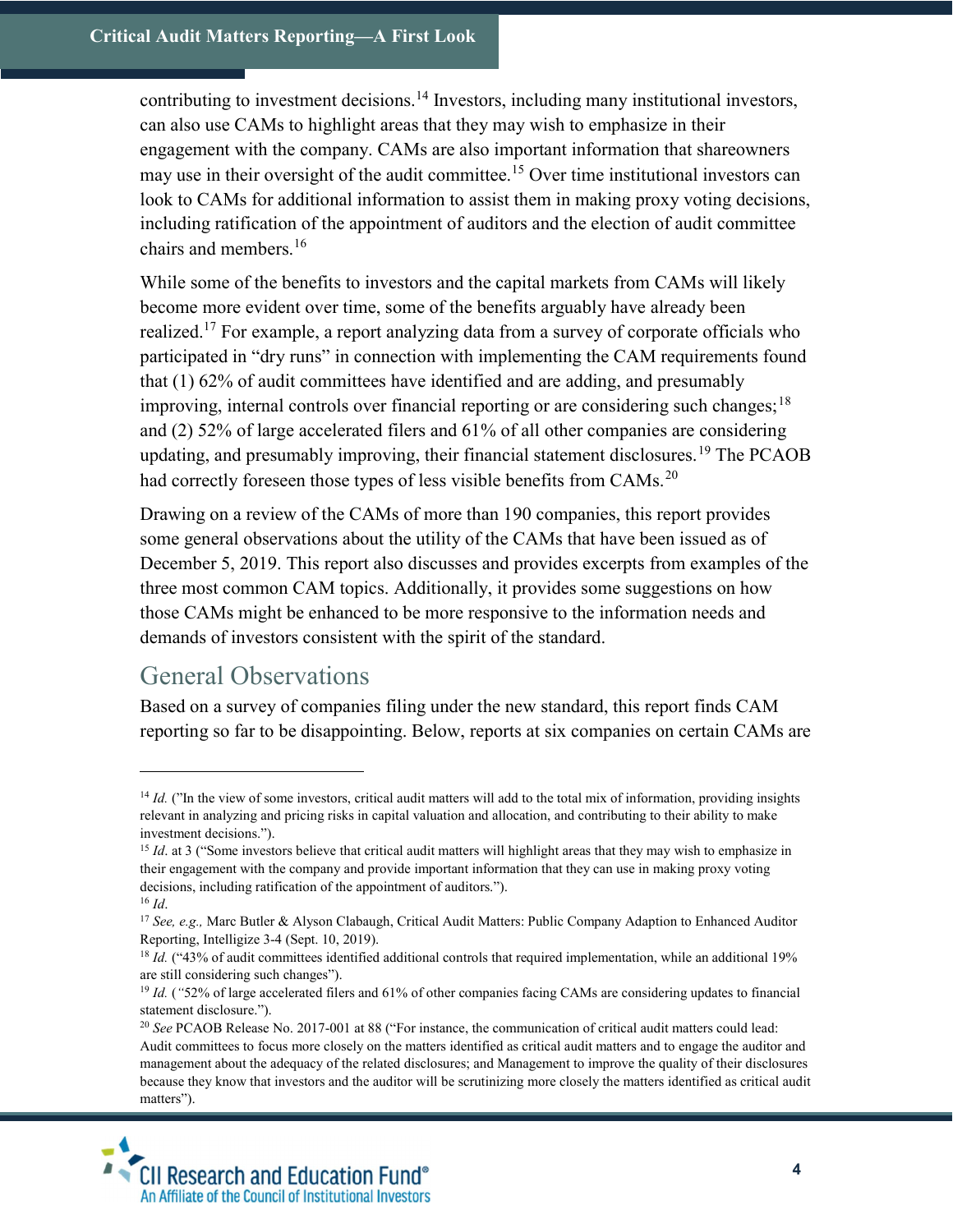discussed that are better and more granular than reporting at other companies reviewed, but that still fall short. This report concludes by offering additional "key observations" that would have made the disclosures more responsive to what many investors were seeking when they asked the PCAOB to develop this standard.

An analysis by The Center for Audit Quality (CAQ) found that approximately 191 issuers filed auditor reports with the SEC that included one or more CAMs as of December 5,  $2019.<sup>21</sup>$  In that analysis, the CAQ found that the average number of CAMs for those companies was 1.73.<sup>22</sup> Of the 330 CAMs contained in the 191 reports, CAQ identified the following 13 accounting and disclosure topics and frequency in which they appeared:

- 1. Revenue (62/18.8%)
- 2. Goodwill (59/17.9%)
- 3. Taxes (43/13.0%)
- 4. Reserves (32/9.7%)
- 5. Business Combination (30/9.1%)
- 6. Intangible Assets (25/7.6%)
- 7. Valuation (21/6.4%)
- 8. Allowance for Loans and Lease Losses (10/3.0%)
- 9. Legal contingencies (8/2.4%)
- 10. Material weakness (4/1.2%)
- 11. Related Party Transactions (2/0.6%)
- 12. Proved/Unproved Oil and Gas Reserves (1/0.3%)
- 13. Other (33/10%).<sup>23</sup>

 $\overline{a}$ 

# Implementation Examples of CAMs Requirements

This section highlights the CAMs from the audit reports of six companies on three topics. The six companies highlighted (and their external auditors) are: The Procter and Gamble Company (Deloitte & Touche LLP),<sup>24</sup> The Hain Celestial Group, Inc. (Ernst & Young LLP),<sup>25</sup> CDK Global, Inc.(Deloitte & Touche LLP),<sup>26</sup> Nutanix, Inc. (Deloitte & Touche

 $^{23}$  By comparison, for the European counterpart KAMs, 20% of disclosures related to asset impairment and recoverability, with a particular focus on impairment of goodwill and other intangible assets, while 16% referenced revenue, and 11% of disclosures referenced valuation of investments. See id.

<sup>24</sup> The Procter and Gamble Company, Form 10-K at 31-32 (Aug. 2019),

https://www.sec.gov/ix?doc=/Archives/edgar/data/80424/000008042419000050/fy181910-kreport.htm.  $25$  The Hain Celestial Group, Inc. Form 10-K at 57 (Aug. 2019),

https://www.sec.gov/ix?doc=/Archives/edgar/data/1609702/000160970219000015/cdkq4fy1910-k.htm.



<sup>&</sup>lt;sup>21</sup> The Center for Audit Quality, CAM Analysis (as of Dec. 5, 2019) (on file with the Council of Institutional Investors).

 $22$  By comparison, for the European counterpart—Key Audit Matters (KAMs)—the average per annual report was 2.7 KAMs in 2018. See John Pakaluk, Overview of European Key Audit Matter (KAM), Audit Analytics (Mar. 25, 2019), https://blog.auditanalytics.com/overview-of-european-key-audit-matter-kam-disclosures/.

https://www.sec.gov/Archives/edgar/data/910406/000091040619000077/hain-06302019x10k.htm. <sup>26</sup> CDK Global, Inc., Form 10-K at 64-65 (Aug. 2019),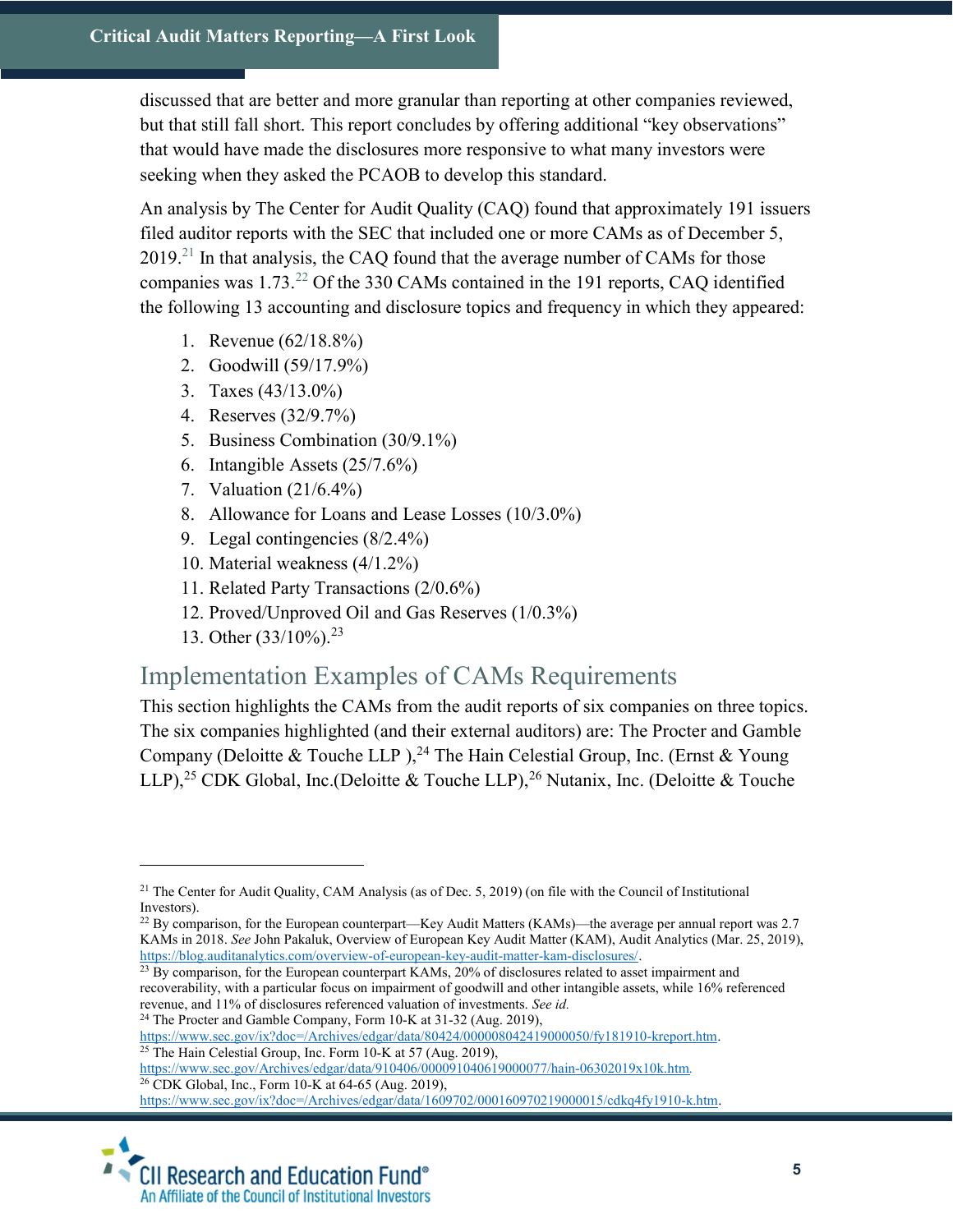LLP),<sup>27</sup> Cardinal Health, Inc. (Ernst & Young LLP)<sup>28</sup> and Microsoft Corporation (Deloitte  $&$  Touche LLP).<sup>29</sup> The three CAM topics highlighted are: Goodwill and Intangible Assets; Revenue; and Taxes.

The six companies were selected because their CAM responses to the four CAM requirements appeared to be generally more robust and granular for the topic selected than the CAMs of many other companies for that topic. The three topics were chosen (Goodwill and Intangible Assets combined) because of the higher frequency of those topics among the CAM topics that have been reported by companies as of December 5, 2019.

# Goodwill and Intangible Assets

Goodwill is an intangible asset representing future economic benefits arising from a business combination or an acquisition generally resulting from the excess purchase price of the other company.<sup>30</sup> Goodwill impairment is an accounting charge or expense that is incurred when the fair value of goodwill drops below the previously recorded value from the time of an acquisition.<sup>31</sup>

Impairment may occur if the assets acquired no longer generate the cash flows that were previously expected of them at the time of purchase.<sup>32</sup> A test for goodwill impairment under United States generally accepted accounting principles (GAAP) must be undertaken, at a minimum, on an annual basis. $33$ 

Intangible assets are future economic benefits that result from an economic transaction but lack physical substance.<sup>34</sup> In addition to goodwill, intangible assets include brand

 $27$  Nutanix, Inc., Form 10-K at 71-72 (Sept. 2019),

https://www.sec.gov/ix?doc=/Archives/edgar/data/1618732/000161873219000114/ntnx-07312019x10kxq419.htm.  $28$  Cardinal Health, Inc., Form 10-K at 43-44 (Aug. 2019),

https://www.sec.gov/Archives/edgar/data/721371/000072137119000090/a19q4\_10kx063019xform10-k.htm. <sup>29</sup> Microsoft Corporation, Form 10-K at 95 (Aug. 2019),

https://www.sec.gov/Archives/edgar/data/789019/000156459019027952/msft-

<sup>10</sup>k\_20190630.htm#REPORT\_INDEPENDENT\_REGISTERED\_PUBLIC\_ACC.

<sup>&</sup>lt;sup>30</sup> See FASB Accounting Standards Codification, Basic View, Master Glossary, Goodwill (last visited Dec. 12, 2019), https://asc.fasb.org/viewpage (registration required); Marshall Hargrave, Goodwill, Corporate, Finance & Accounting, Investopedia (updated June 24, 2019), https://www.investopedia.com/terms/g/goodwill.asp ("Goodwill is an intangible asset associated with the purchase of one company by another.").

<sup>&</sup>lt;sup>31</sup> See FASB Accounting Standards Codification. Basic View, 350 Intangibles—Goodwill and Other 350-35-2; Alicia Tuovila, Goodwill Impairment, Corporate, Finance & Accounting, Investopedia (updated June 24, 2019),

https://www.investopedia.com/terms/g/goodwill-impairment.asp ("Goodwill impairment is an accounting charge that companies record when goodwill's carrying value on financial statements exceeds its fair value.").

 $32$  See Alicia Tuovila ("Goodwill impairment arises when there is deterioration in the capabilities of acquired assets to generate cash flows, and the fair value of the goodwill dips below its book value.").

<sup>&</sup>lt;sup>33</sup> FASB Accounting Standards Codification. Basic View, 350 Intangibles—Goodwill and Other 350-35-1 (describing annual impairment requirement for goodwill); Alicia Tuovila ("A test for goodwill impairment aligned with generally accepted accounting principles (GAAP) must be undertaken, at a minimum, on an annual basis.").

<sup>&</sup>lt;sup>34</sup> See FASB Accounting Standards Codification., Basic View, Master Glossary, Intangible Assets; Will Kenton, Intangible Assets, Corporate, Finance & Accounting, Investopedia (updated Aug. 11,.2019),

https://www.investopedia.com/terms/i/intangibleasset.asp ("An intangible asset is an asset that is not physical in nature.").

**CII Research and Education Fund®** An Affiliate of the Council of Institutional Investors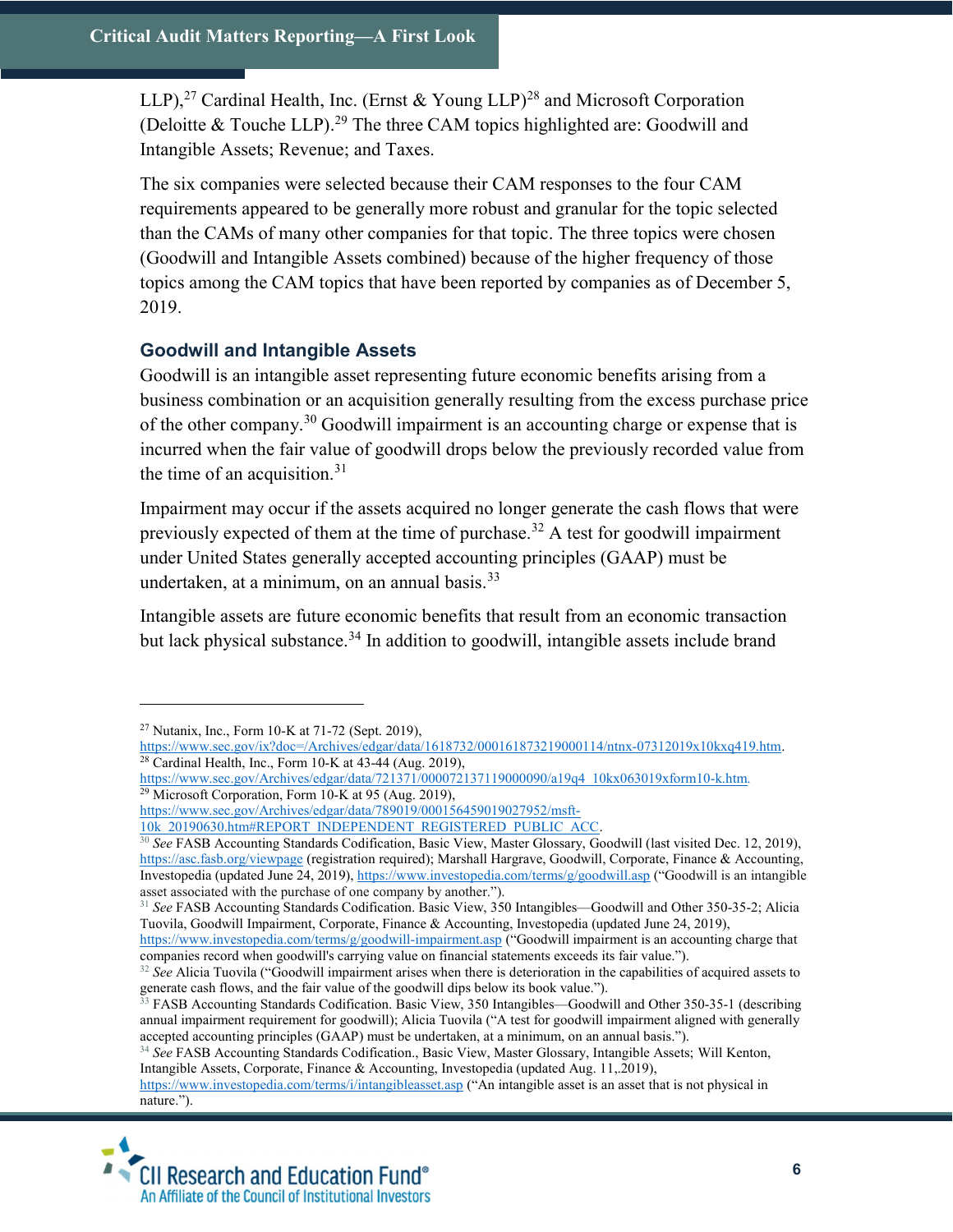recognition and the acquisition of intellectual property such as patents, trademarks and copyrights.<sup>35</sup>

If an acquired intangible asset has an estimated lifespan, it generally is amortized over time as an expense.<sup>36</sup> Amortization is used to reflect the reduction in value of an intangible asset as an expense over its lifespan.

A company records impairment when an intangible asset is deemed less valuable than the amount stated on the company's balance sheet after amortization. Like goodwill, under GAAP an indefinite lived intangible must be tested for impairment, at a minimum, on an annual basis.<sup>37</sup>

In order to assess goodwill and intangible assets for impairment, management must compare the fair value to its carrying value, a process that requires significant estimates for items such as cash flow forecasts, revenue growth rates and discount rates.<sup>38</sup> These significant estimates made by management in turn lead to a high degree of auditor judgment when evaluating goodwill and intangible assets.<sup>39</sup>

Goodwill and intangible asset impairment can have a significant effect on a company's financial reporting. For example, in early November 2019, Cars.com announced that its third quarter results included a goodwill and intangible asset impairment charge of \$431.3 million resulting in a net loss of \$426.2 million or \$6.38 per share.<sup>40</sup>

As indicated, as of December 5, 2019, the CAQ had identified 84 CAMs that address goodwill (59) and intangible assets (25). The following are excerpts from the CAMs from The Procter and Gamble Company and The Hain Celestial Group, Inc. that address the auditing of the impairment of goodwill and intangible assets. The four excerpts from each company correspond to the four requirements for CAMs previously described.

https://www.cars.com/articles/cars-com-reports-third-quarter-2019-results-412317/.



 $35$  See Will Kenton ("An intangible asset is an asset that is not physical in nature."),

https://www.investopedia.com/terms/i/intangibleasset.asp ("Goodwill, brand recognition and intellectual property, such as patents, trademarks, and copyrights, are all intangible assets.").

<sup>&</sup>lt;sup>36</sup> See FASB Accounting Standards Codification. Basic View, 350 Intangibles—Goodwill and Other 350-05-4 (describing the accounting for an intangible asset after acquisition).

<sup>&</sup>lt;sup>37</sup> FASB Accounting Standards Codification. Basic View, 350 Intangibles—Goodwill and Other 350-05-4 (describing the accounting for an intangible asset after acquisition).

<sup>&</sup>lt;sup>38</sup> Nicole Hallas, An Update on Critical Audit Matters (CAMs), Audit Analytics (Oct. 17, 2019),

https://blog.auditanalytics.com/progress-of-critical-audit-matters-cams/.

 $39 \dot{I}$ 

<sup>&</sup>lt;sup>40</sup> See Press release, Cars.com, Cars.com Reports Third Quarter 2019 Results (Nov. 6, 2109),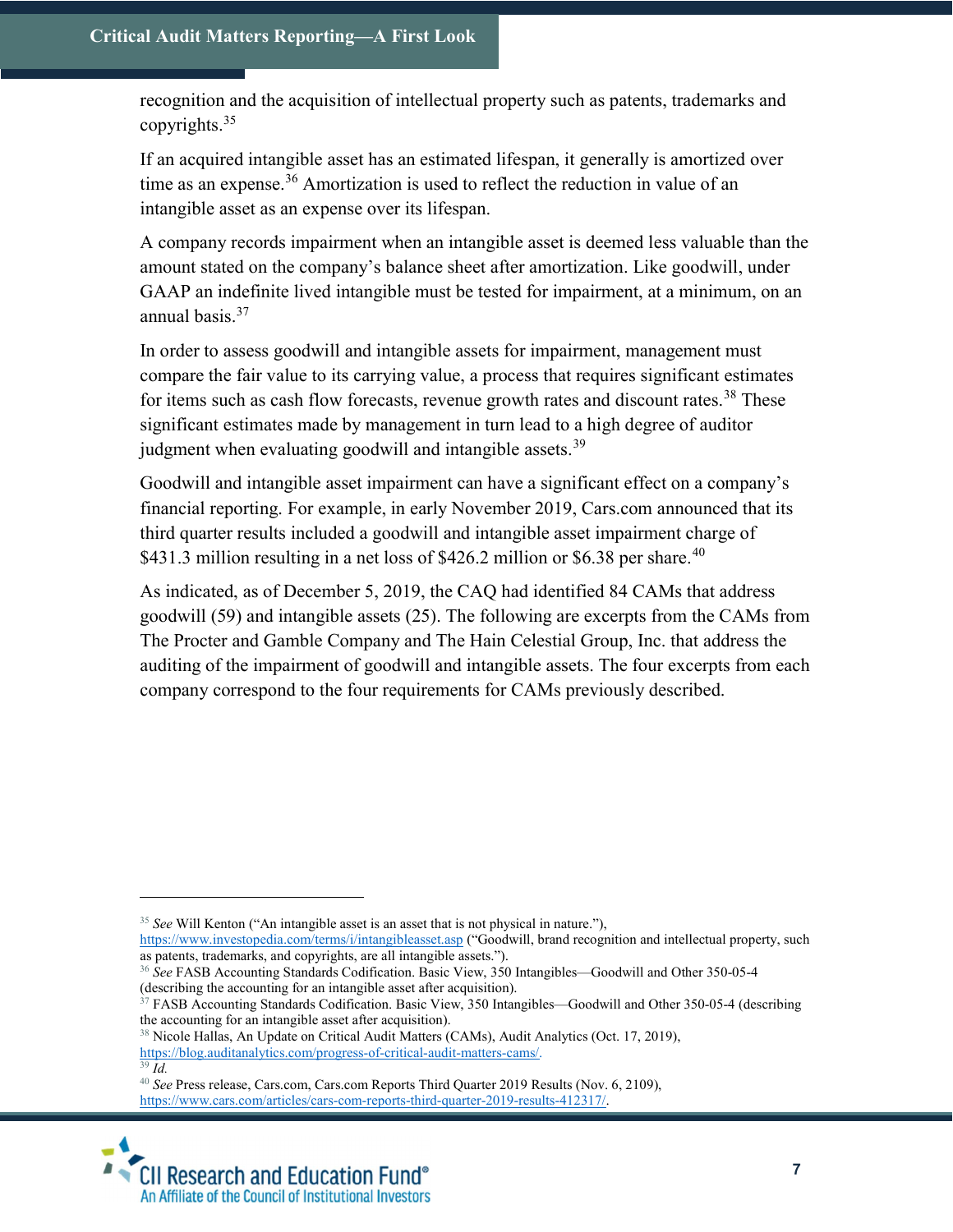#### 1. Requirement: Identify the critical audit matter.

Example: Procter & Gamble Co. (Deloitte & Touche LLP)

Goodwill and Intangible Assets - Shave Care Goodwill and Gillette Indefinite Lived Intangible Asset . . . .

We identified the Company's impairment evaluations of goodwill for the Shave Care reporting unit and the Gillette brand as a critical audit matter . . . .

Example: The Hain Celestial Group, Inc. (Ernst & Young LLP)

Valuation of Goodwill and Trademarks and Trade names

. . . .

[M] anagement's annual goodwill and trademarks and trade names impairment tests. . . .

2. Requirement: Describe the principal considerations that led the auditor to determine that the matter is a critical audit matter.

#### Example: Procter & Gamble Co. (Deloitte & Touche LLP)

[B]ecause of the recent reductions in cash flows and the significant judgments made by management to estimate the fair values of the reporting unit and the brand and to estimate the fair value of the reporting unit's assets and liabilities for purposes of measuring the impairment of goodwill. A high degree of auditor judgment and an increased extent of effort was required when performing audit procedures to evaluate the reasonableness of management's estimates and assumptions related to the forecasts of future net sales and earnings as well as the selection of royalty rates and discount rates and the estimation and allocation of fair value to the reporting unit's assets and liabilities including the need to involve our fair value specialists.

#### Example: The Hain Celestial Group, Inc. (Ernst & Young LLP)

Auditing management's annual goodwill and trademarks and trade names impairment tests was complex as considerable management judgment was necessary to estimate fair values of the reporting units and trademarks and trade names. For goodwill, significant assumptions used in management's evaluations included projections of revenue growth rates and profitability, estimated working capital needs and the weighted average cost of capital. For trademarks and trade names, significant assumptions used in management's evaluations included projections of future revenues for the associated brands, royalty rates, and the weighted average cost of capital. The aforementioned assumptions are affected by expectations about future market or economic conditions that materially impact the fair value of the reporting units as well as the trademark and trade names.

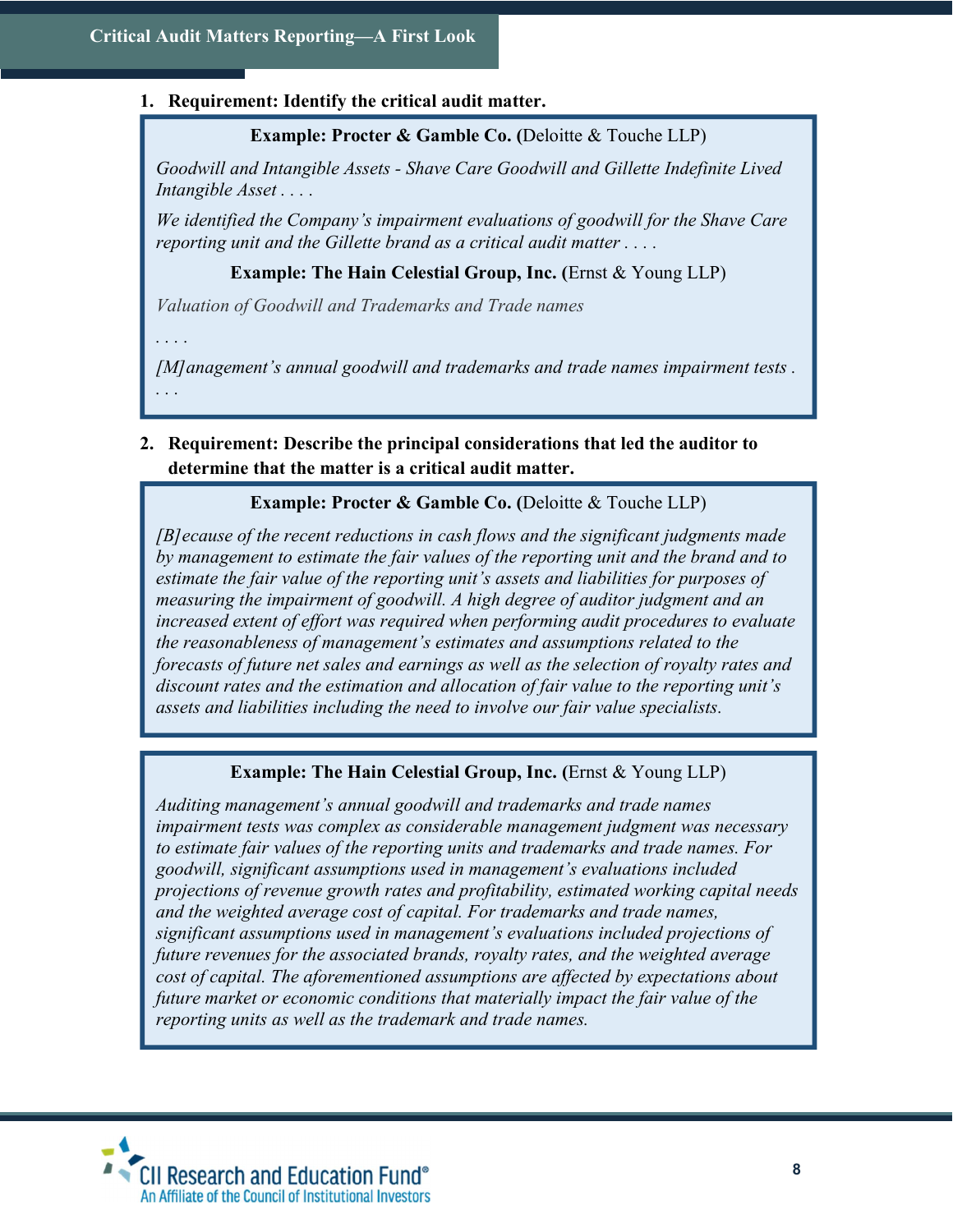#### 3. Requirement: Describe how the critical audit matter was addressed in the audit.

#### Example: Procter & Gamble Co. (Deloitte & Touche LLP)

Our audit procedures related to forecasts of future net sales and earnings and the selection of the royalty rates and discount rates for the Shave Care reporting unit and the Gillette brand included the following, among others:

•We tested the effectiveness of controls over goodwill and indefinite lived intangible assets, including those over the determination of fair value, such as controls related to management's development of forecasts of future net sales, earnings, the selection of royalty rates, discount rates and allocation of the reporting unit fair value to its identifiable assets and liabilities.

•We evaluated management's ability to accurately forecast net sales and earnings by comparing actual results to management's historical forecasts.

•We evaluated the reasonableness of management's forecast of net sales and earnings by comparing the forecasts to:

•Historical net sales and earnings.

•Underlying analysis detailing business strategies and growth plans.

•Internal communications to management and the Board of Directors

•Forecasted information included in Company press releases as well as in analyst and industry reports for the Company and certain of its peer companies.

•With the assistance of our fair value specialists, we evaluated the reasonableness of the valuation methodology, net sales and earnings growth rates, royalty rates, discount rates and estimation and allocation of the reporting unit fair value to its identifiable assets and liabilities by:

•Testing the source information underlying the determination of net sales and earnings growth rates, royalty rates, discount rates, estimation and allocation of the reporting unit fair value to its identifiable assets and liabilities and the mathematical accuracy of the calculations.

•Developing a range of independent estimates for the discount rates and comparing those to the discount rates selected by management.

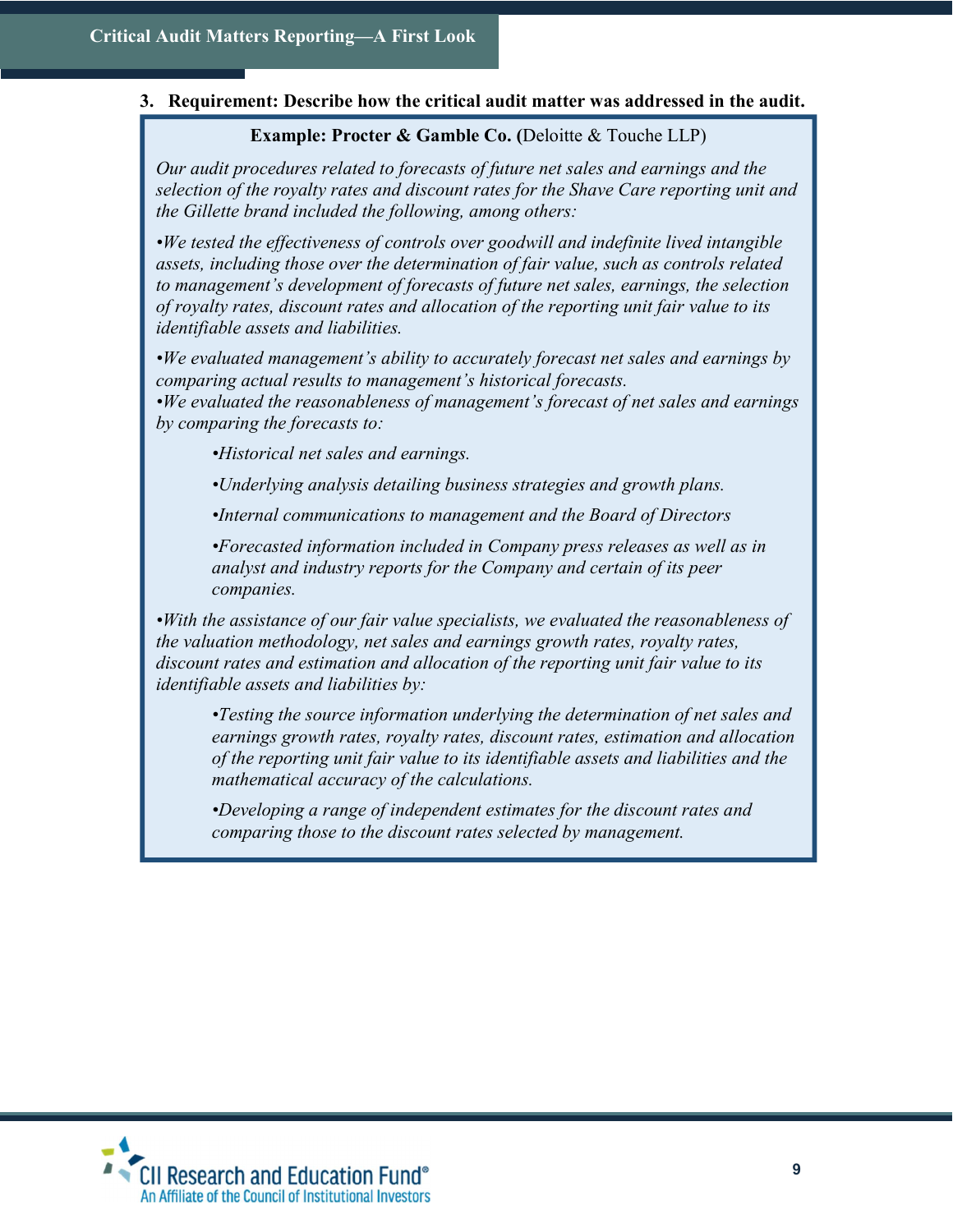# Example: The Hain Celestial Group, Inc. (Ernst & Young LLP)

We obtained an understanding, evaluated the design, and tested the operating effectiveness of controls over the Company's goodwill and trademark and trade name impairment evaluation process. For example, we tested controls over management's review of the significant assumptions used in the reporting unit and trademark and trade name valuations as well as management's review around the reasonableness of the data used in these valuations.

To test the estimated fair value of the Company's reporting units and trademarks and trade names, we performed audit procedures that included, among others, testing the significant assumptions discussed above, testing the underlying data used by the Company in its analyses by comparing to historical and other industry data, as well as validating certain assertions with data internal to the Company and from other sources. We compared the significant assumptions used by management to current industry and economic trends while also considering changes to the Company's business model, customer base and product mix. We assessed the historical accuracy of management's estimates and significant assumptions, such as projections of revenue growth rates and profitability, and estimated working capital needs, by comparing management's past projections to actual performance. We used our valuation specialists to independently compute a range of reasonableness for the weighted average cost of capital. We also performed sensitivity analyses to evaluate the impact that changes in the significant assumptions would have on the fair value of the reporting units and trademarks and trade names. In addition, we tested the reconciliation of the fair value of the reporting units to the market capitalization of the Company. We also involved a valuation specialist to assist in our evaluation of the Company's model, valuation methodology and significant assumptions.

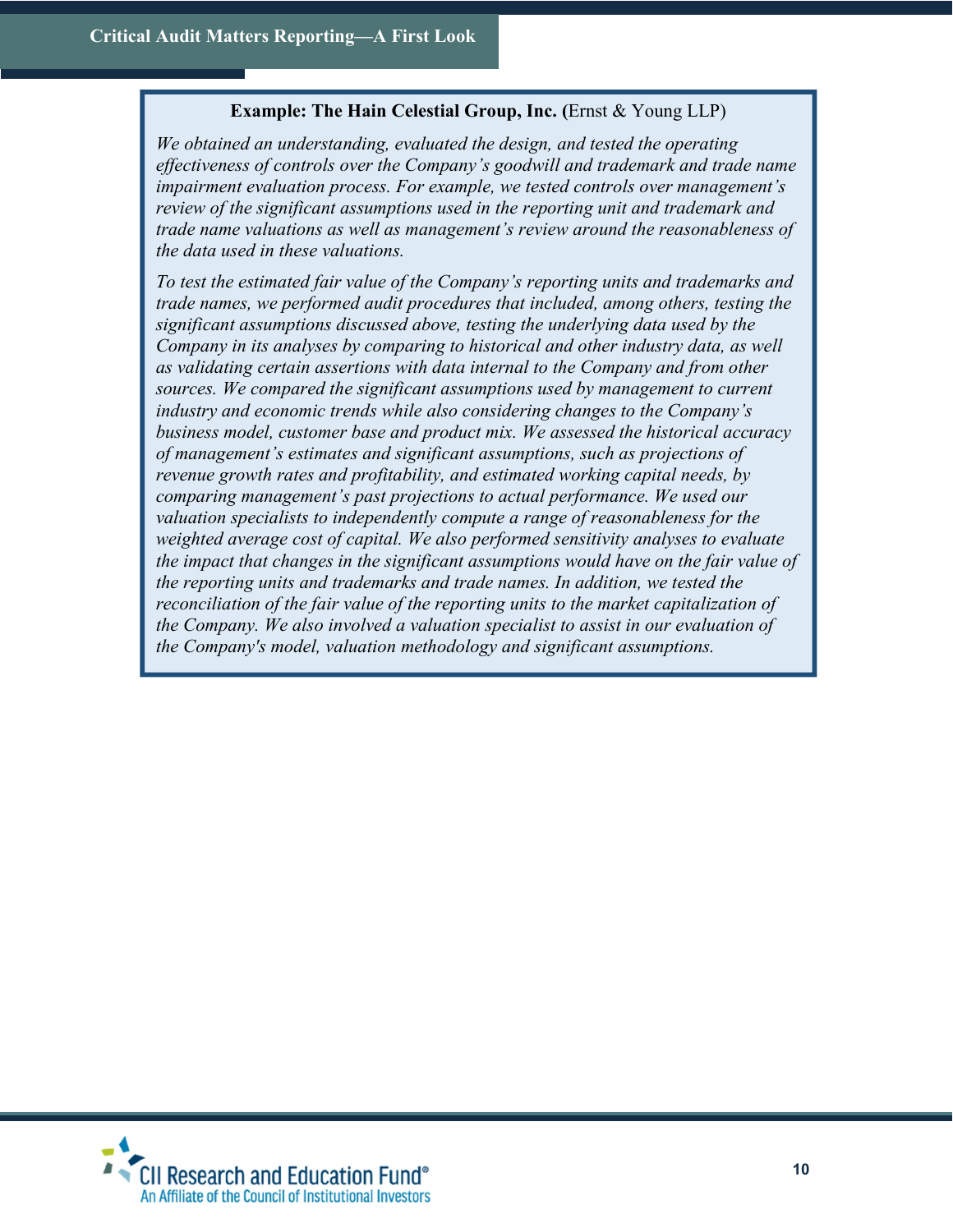# 4. Requirement: Refer to the relevant financial statement accounts or disclosures that relate to the critical audit matter.

# Example: Procter & Gamble Co. (Deloitte & Touche LLP)

Shave Care Goodwill and Gillette Indefinite Lived Intangible Asset - Refer to Notes 1 and 4 to the financial statements

. . . .

The impairment of the Gillette brand of \$1.6 billion before tax and \$1.2 billion after tax was measured as the difference between its fair value and carrying value. As of June 30, 2019, after recording of the impairments, the Shave Care reporting unit goodwill was \$12.6 billion, and the Gillette brand was \$14.1 billion.

# Example: The Hain Celestial Group, Inc. (Ernst & Young LLP)

At June 30, 2019, the Company's goodwill and trademarks and trade names were \$1.0 billion and \$0.4 billion, respectively. As discussed in Note 9 of the 2019 audited financial statements, goodwill and trademarks and trade names are qualitatively or quantitatively tested for impairment at least annually, or more frequently when necessary.

# **Revenue**

 $\overline{a}$ 

Revenue is at the heart of all business performance and is the quantification of the gross activity generated by a business.<sup>41</sup> Thus, not surprisingly, revenue is one of the most important measures used by investors in assessing a company's performance and prospects.<sup>42</sup>

In accounting speak, revenue is an increase in assets or decrease in liabilities caused by the provisions of services or products to customers.<sup>43</sup> Revenue is typically the first and largest item listed on an entity's income statement. A variety of expenses related to the cost of goods sold and selling, general and administrative expenses are then subtracted from revenue to arrive at the net profit of a business.

Previously, many standards governed when an entity was required to recognize revenue. These have been consolidated into the GAAP standard relating to contracts with customers.<sup>44</sup> That standard generally requires that an entity recognize revenue to depict the transfer of goods or services to customers in an amount that reflects the consideration

<sup>&</sup>lt;sup>43</sup> See FASB Accounting Standards Codification, Basic View, Master Glossary, Revenue (defining revenue). <sup>44</sup> See Revenue Recognition, Financial Accounting Standards Board ("GAAP has complex, detailed, and disparate revenue recognition requirements for specific transactions and industries including, for example, software and real estate"); Alicia Tuovila ("ASC 606 provides a uniform framework for recognizing revenue from contracts with customers.").



<sup>&</sup>lt;sup>41</sup> See Alicia Tuovila, Revenue Recognition, Corporate, Finance & Accounting, Investopedia (updated Nov. 20, 2019), https://www.investopedia.com/terms/r/revenuerecognition.asp ("Revenue is at the heart of all business performance").  $42$  Revenue Recognition, Financial Accounting Standards Board (last visited Dec. 15, 2019),

https://www.fasb.org/jsp/FASB/Page/ImageBridgePage&cid=1176169257359 ("Revenue is one of the most important measures used by investors in assessing a company's performance and prospects.").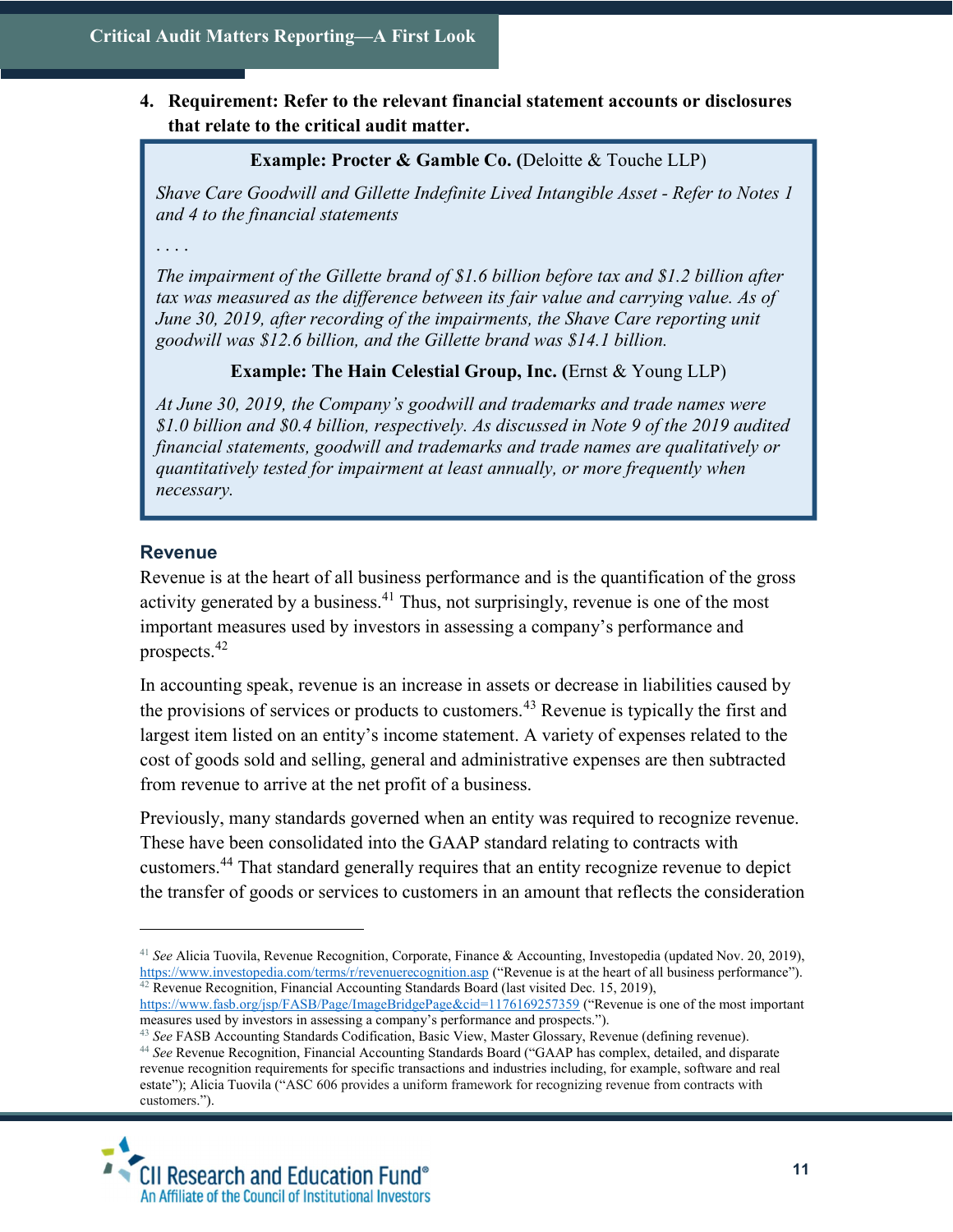to which the entity expects to be entitled in exchange for those goods or services.<sup>45</sup> Thus, a company generally recognizes revenue as it performs its obligations under the contract—not necessarily when cash is received.<sup>46</sup>

Determining the amount of revenue to be recognized is a complex process, especially when considering companies can have multiple sources of revenue.<sup>47</sup> To evaluate revenue, it is necessary to determine a variety of factors including performance obligations, selling prices and when to actually recognize the revenue.<sup>48</sup>

 As indicated, the CAQ has, as of December 5, 2019, identified approximately 19% of CAMs as relating to revenue. The following are excerpts from the CAMs from CDK Global, Inc. and Nutanix, Inc. that address revenue. Again, the four excerpts from each company correspond to the four requirements for CAMs previously described.

#### 1. Requirement: Identify the critical audit matter.

Example: CDK Global, Inc. (Deloitte & Touche LLP)

Revenue

. . . .

[T]o audit revenue required a high degree of auditor judgment and extensive audit effort . . . .

Example: Nutanix, Inc. (Deloitte & Touche LLP)

Revenue Recognition

. . . .

We identified revenue recognition as a critical audit matter  $\dots$ .



 $45$  See Alicia Tuovila ("The revenue recognition principle of ASC 606 requires that revenue is recognized when the delivery of promised goods or services matches the amount expected by the company in exchange for the goods or services.").

 $46$  *Id.* ("The revenue recognition principle, a feature of accrual accounting, requires that revenues are recognized on the income statement in the period when realized and earned—not necessarily when cash is received.").

<sup>&</sup>lt;sup>47</sup> See Nicole Hallas.

 $^{48}$   $\emph{Id.}$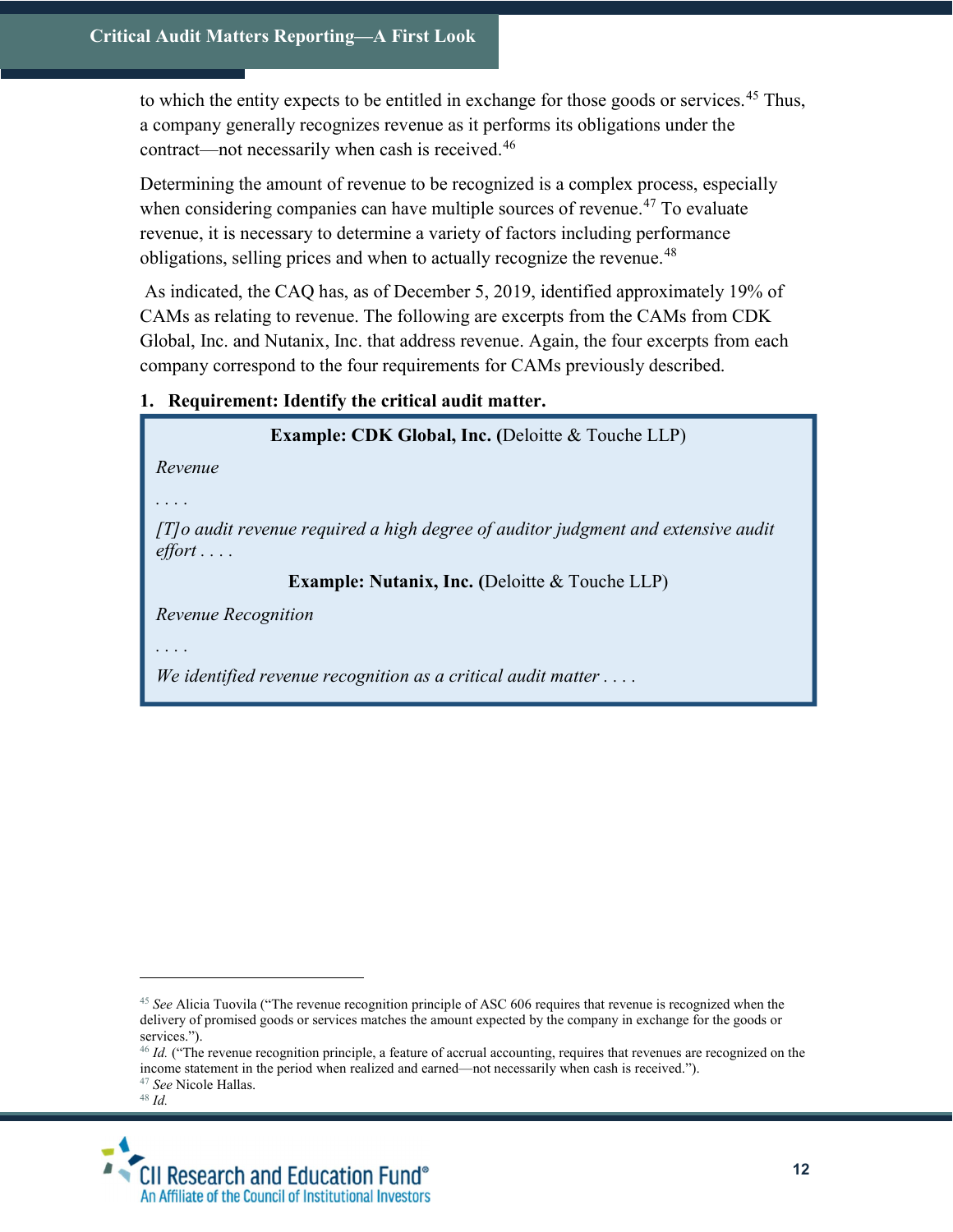2. Requirement: Describe the principal considerations that led the auditor to determine that the matter is a critical audit matter.

Example: CDK Global, Inc. (Deloitte & Touche LLP)

Due to the multiple element nature of the Company's contracts, appropriate revenue recognition requires the Company to exercise significant judgment in the following areas:

•Determination of whether products and services are considered distinct performance obligations that should be accounted for separately versus together, such as software licenses and related services that are sold in hosted service arrangements.

•Determination of stand-alone selling prices for products and services.

•Estimation of contract transaction price and allocation of the transaction price to identified performance obligations.

•The pattern of delivery (i.e., timing of when revenue is recognized) for each distinct performance obligation.

In addition, the Company's subscription and on-site license and installation revenue consists of a significant volume of transactions, sourced from multiple systems, databases, and other tools across different business entities. The processing and recording of revenue is highly automated and involves migrating, formatting, and combining significant volumes of data across multiple systems and interfaces, partially facilitated by custom-built algorithms. Given the complexity of certain of the Company's contracts and judgments necessary to evaluate the revenue recognition considerations as noted above, the volume of contracts, and the complex automated systems to process and record revenue, performing procedures to audit revenue required a high degree of auditor judgment and extensive audit effort, including involvement of professionals with expertise in information technology (IT).

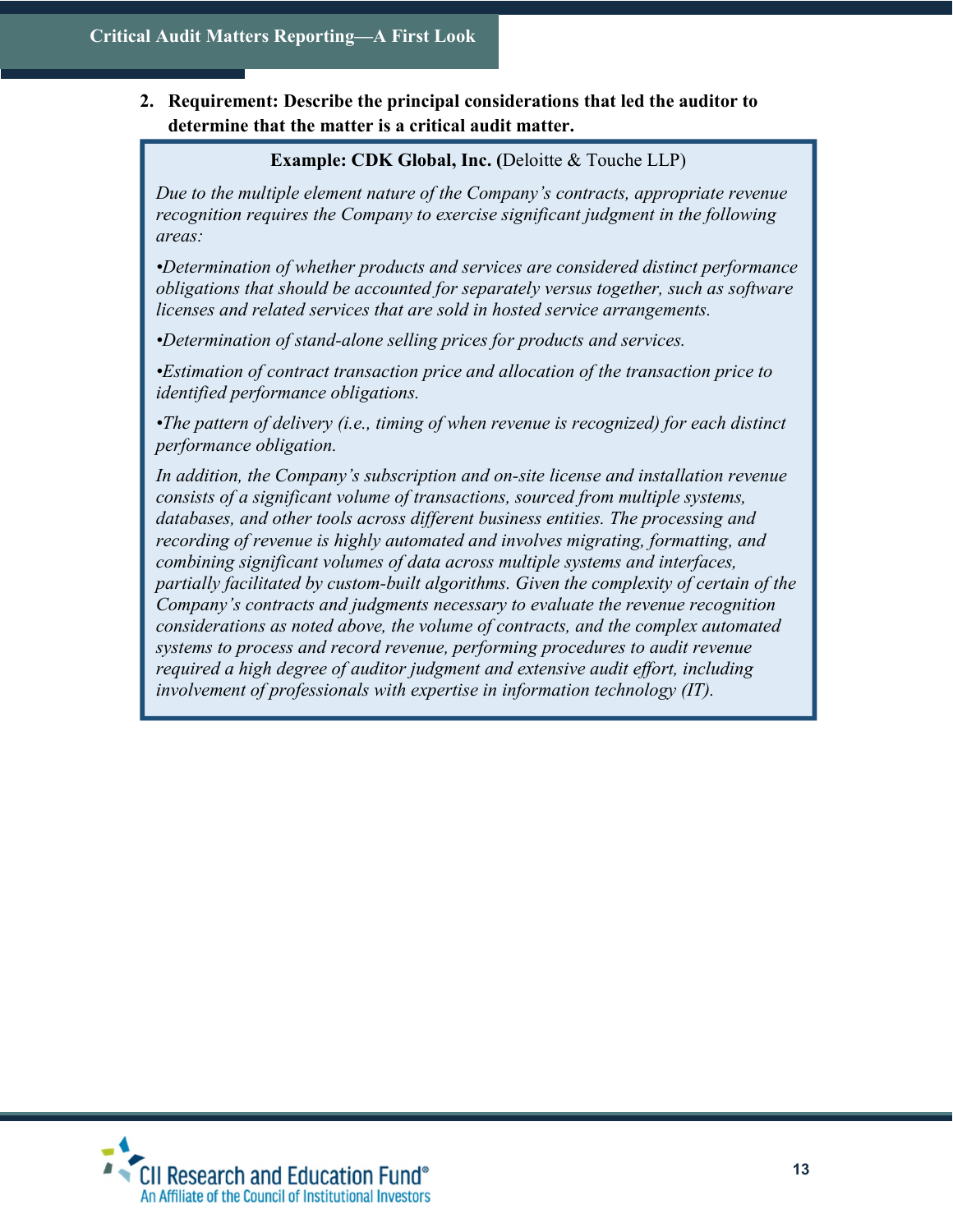# Example: Nutanix, Inc. (Deloitte & Touche LLP)

Significant judgment is exercised by the Company in determining revenue recognition for the Company's customer contracts, and includes the following:

 • Determination of whether promised goods or services, such as hardware and software licenses, are capable of being distinct and are distinct in the context of the Company's customer contracts which leads to whether they should be accounted for as individual or combined performance obligations.

• Determination of standalone selling prices for each distinct performance obligation and for products and services that are not sold separately.

• Determination of the timing of when revenue is recognized for each distinct performance obligation either over time or at a point in time.

We identified revenue recognition as a critical audit matter because of these significant judgments required by management. This required a high degree of auditor judgment and an increased extent of effort when performing audit procedures to evaluate whether revenue was recognized to depict the transfer of promised goods or services to customers in an amount that reflects the consideration the Company expects to be entitled to in exchange for those goods or services.

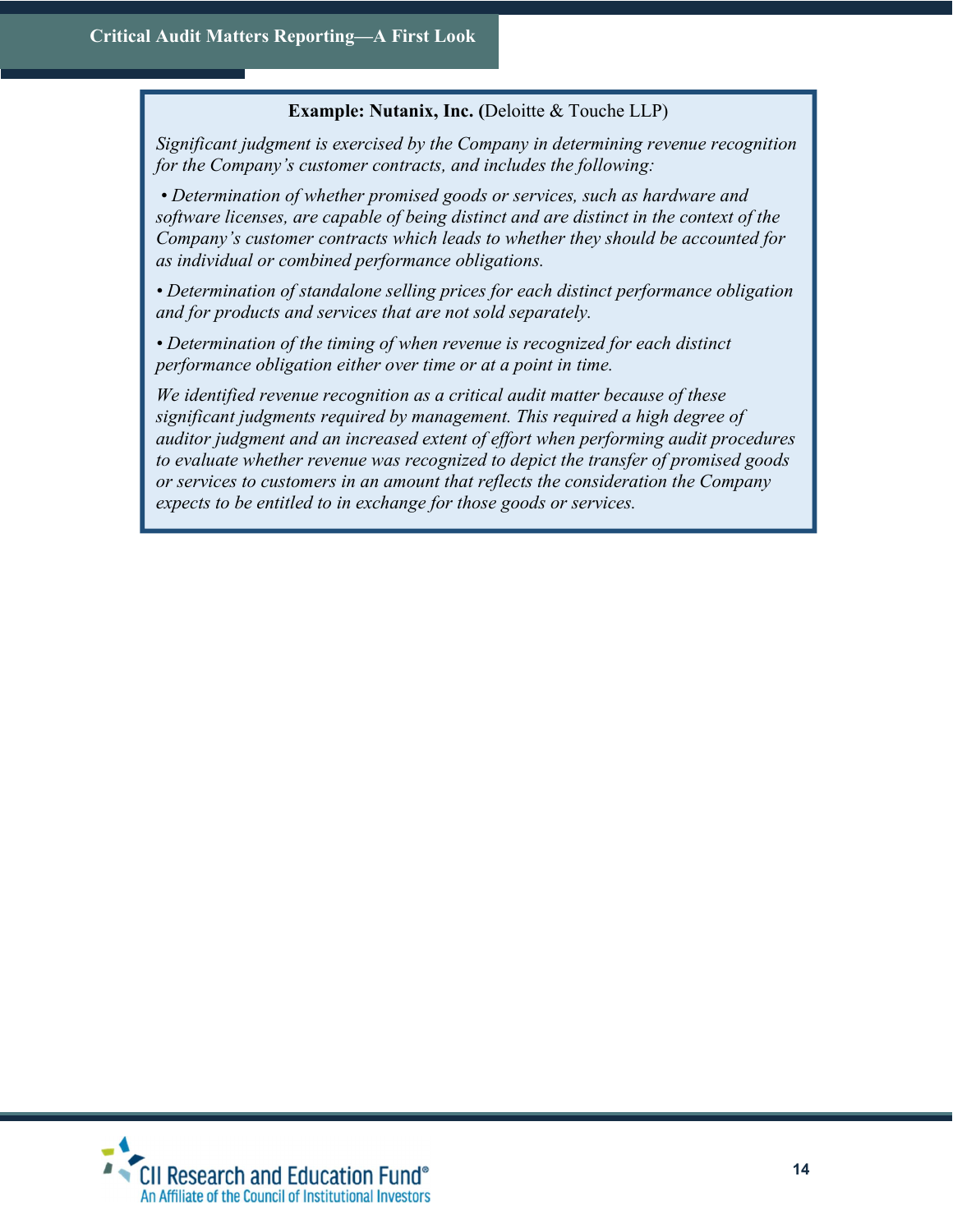#### 3. Requirement: Describe how the critical audit matter was addressed in the audit.

#### Example: CDK Global, Inc. (Deloitte & Touche LLP)

Our audit procedures related to the Company's accounting for contracts with customers included the following, among others:

•We tested the effectiveness of the controls over the review of customer contracts, including, among others the identification of performance obligations, determination of stand-alone selling prices, estimating transaction price, and determination of pattern of delivery of performance obligations.

•With the assistance of our IT specialists, we:

–Identified the significant systems used to process revenue transactions and tested the general IT controls over each of these systems, including testing of user access controls, change management controls, and IT operations controls.–Performed testing of system interface controls and automated controls within the relevant revenue streams, as well as the controls designed to determine the accuracy and completeness of revenue.

•We selected a sample of customer contracts and performed the following, among others:

–Obtained contract documents for each selection, including master agreements, and other documents that were part of the agreement.–Analyzed the contract to determine if arrangement terms that may have an impact on revenue recognition were identified and properly considered in the evaluation of the accounting for the contract.

–Confirmed the contract terms with the counterparty and performed alternative procedures in the event of nonreplies.

–Tested management's identification of distinct performance obligations by evaluating whether the underlying goods, services, or both were highly interdependent and *interrelated* 

–Evaluated the total transaction price determined by management based on the terms of the contract, including any variable consideration, and recalculated the allocation of the total transaction price to each distinct performance obligation based on respective standalone selling prices.

–Evaluated the appropriateness of the selected pattern of revenue recognition for each performance obligation and tested delivery/installation of the goods and services.

–For a sample of revenue transactions, we performed detail transaction testing by agreeing the amounts recognized to source documents and testing the mathematical accuracy of the recorded revenue.

•We evaluated the reasonableness of the Company's methodology for estimating standalone selling prices by:

–Holding discussions with sales department personnel to understand the Company's pricing strategy.

–Comparing a sample of standalone selling price estimates to historical selling prices and investigating estimates with low correlation to historical pricing.

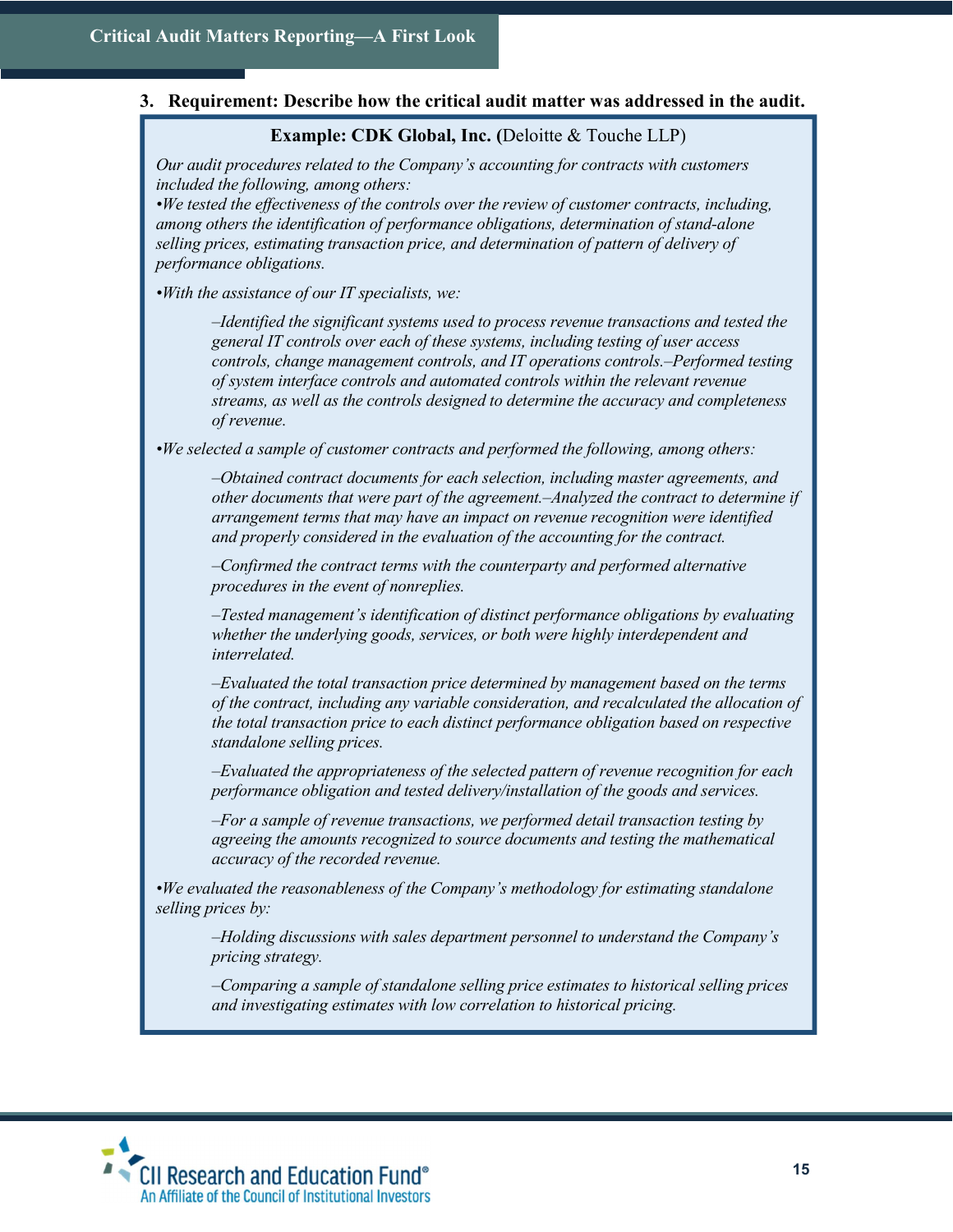# Example: Nutanix, Inc. (Deloitte & Touche LLP)

This required a high degree of auditor judgment and an increased extent of effort when performing audit procedures to evaluate whether revenue was recognized to depict the transfer of promised goods or services to customers in an amount that reflects the consideration the Company expects to be entitled to in exchange for those goods or services. Our audit procedures related to the Company's revenue recognition for the Company's customer contracts included the following, among others:

• We tested the effectiveness of controls related to the identification of distinct performance obligations, determination of the standalone selling prices, and the determination of the timing of revenue recognition.

• We evaluated management's significant accounting policies related to revenue recognition for reasonableness.

• We selected a sample of recorded revenue transactions and performed the following procedures:

– Obtaining and reading customer source documents and the contract for each selection, including master agreements and related amendments to evaluate if relevant contractual terms have been appropriately considered by management.

– Evaluating management's application of their accounting policy and tested revenue recognition for specific performance obligations by comparing management's conclusions to the underlying master agreement and any related amendments.

– Testing the mathematical accuracy of management's calculations of revenue and the associated timing of revenue recognized in the financial statements.

• For a selection of arrangements with original equipment manufacturers ("OEMs"), we confirmed accounts receivable and total billings as of and for the year ended July 31, 2019, respectively, directly with the OEM. In addition, we confirmed a sample of individual revenue orders for the year ended July 31, 2019, to evaluate the accuracy of management's records.

• We evaluated the reasonableness of management's estimate of standalone selling prices for products and services that are not sold separately by performing the following:

– Assessing the appropriateness of the Company's methodology and mathematical accuracy of the determined standalone selling prices.

– Testing the completeness and accuracy of the source data utilized in management's calculations.

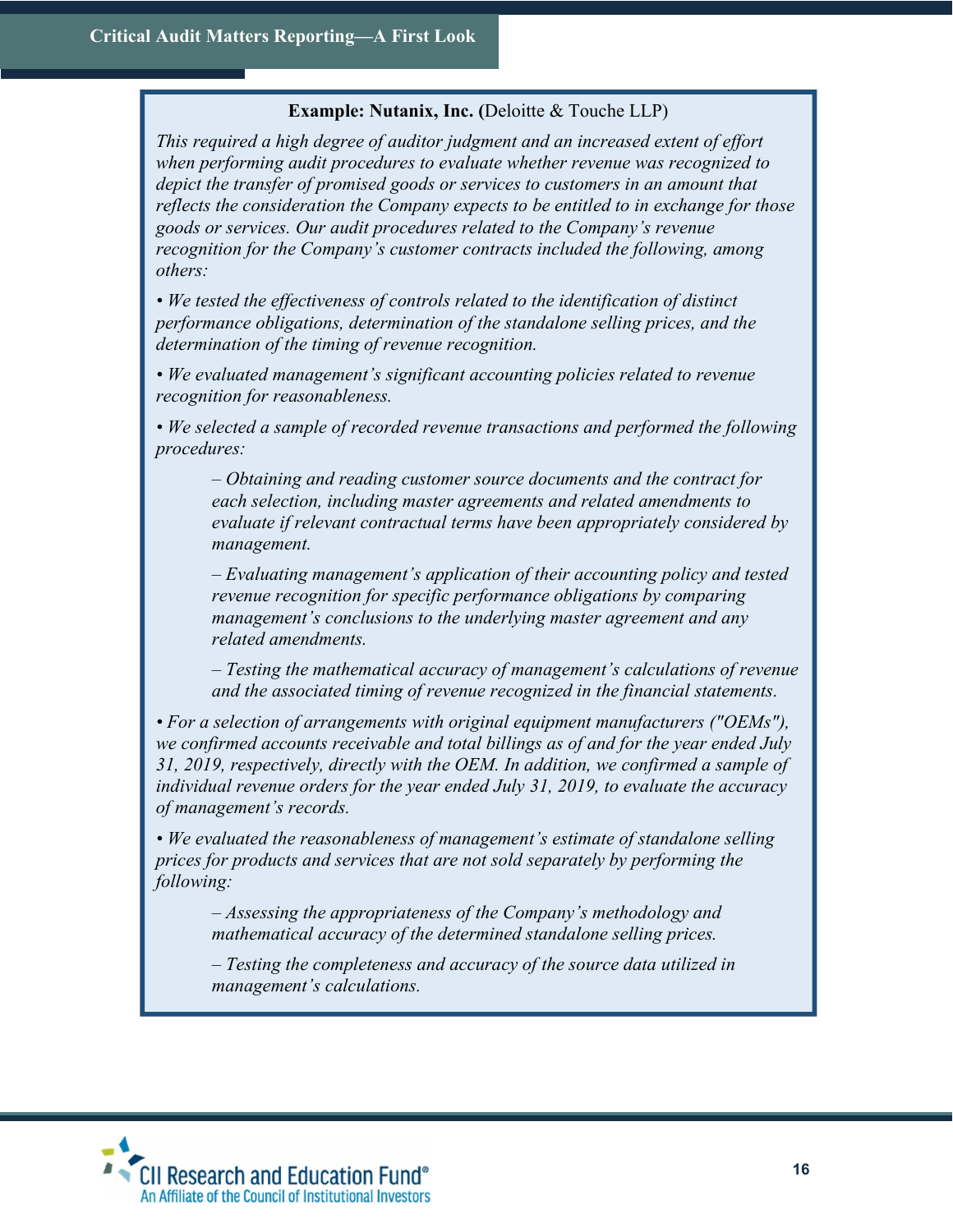4. Requirement: Refer to the relevant financial statement accounts or disclosures that relate to the critical audit matter.

#### Example: CDK Global, Inc. (Deloitte & Touche LLP)

Refer to Notes 2 and 6 to the financial statements

. . . .

Revenue recognized for the year ended June 30, 2019, was \$1,914.8 million.

Example: Nutanix, Inc. (Deloitte & Touche LLP)

Refer to Notes 1 and 3 to the financial statements

. . . .

Product revenue was \$832.4 million and support, entitlements, and other services was \$403.7 million for the year ended July 31, 2019.

#### **Taxes**

 $\overline{a}$ 

Income tax accounting should recognize (a) the amount of taxes payable or refundable for the current year and (b) deferred tax liabilities and assets for the future tax consequences of events that have been recognized in an enterprise's financial statements or tax returns.<sup>49</sup>

In addition, income tax accounting includes "Uncertain Tax Positions" (UTPs). A UTP generally is defined as a position in a previously filed tax return or a position expected to be taken in a future tax return by the company that includes, but is not limited to:

- A decision not to file a tax return (i.e. state tax return);
- An allocation or a shift in income between jurisdictions (i.e. transfer pricing);
- The characterization of income or a decision to exclude reporting taxable income in a tax return (i.e. deferred revenue); or
- A decision to classify a transaction, entity or other position in a tax return as tax exempt.<sup>50</sup>

U.S. GAAP generally requires that a company that has taken or expects to take a UTP on its tax returns, should recognize, measure, present and disclose this in its financial statements. A tax benefit from UTP may be recognized in the financial statements only if it is more-likely-than-not that the position is sustainable, based solely on its technical

<sup>50</sup> See FASB Accounting Standards Codification, Basic View, Master Glossary, Tax Position; Income Taxes, PwC § 15.2.2 ("Identifying uncertain tax positions").



<sup>49</sup> See FASB Accounting Standards Codification, Basic View, 740 Income Taxes 740-10-10-1; Income Taxes, PwC § 2.2 (partially updated Apr. 2019), https://www.pwc.com/us/en/cfodirect/assets/pdf/accounting-guides/pwc-incometaxes-guide.pdf.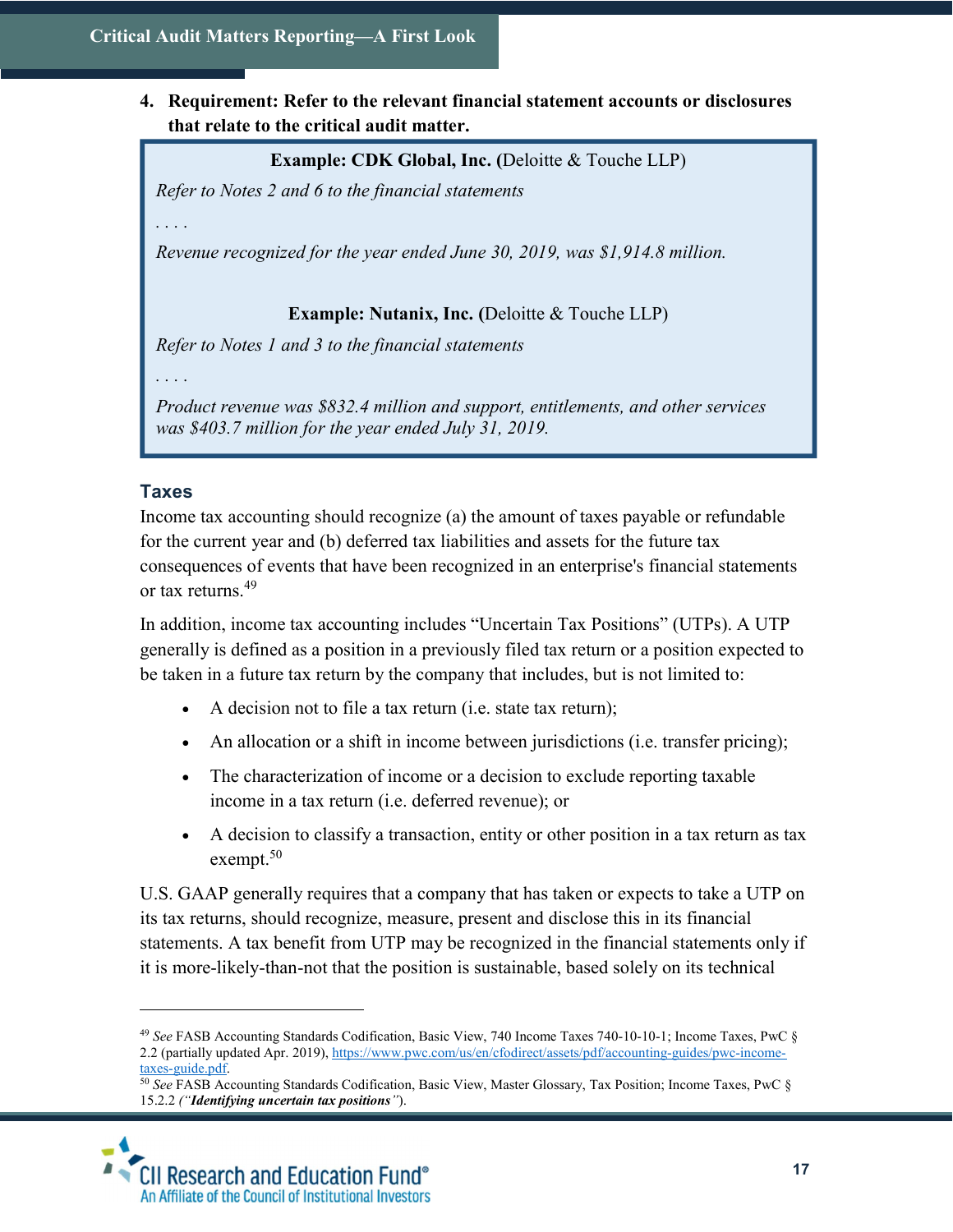merits and consideration of the relevant taxing authority's widely understood administrative practices and precedents.<sup>51</sup> If the recognition threshold for the tax position is met, only the portion of the tax benefit that is greater than 50% likely to be realized upon settlement with a taxing authority should be reported.<sup>52</sup>

Not surprisingly, recognizing and measuring UTPs can involve significant estimates and management judgment, in addition to complex considerations of the Internal Revenue Code, regulations, and tax laws.<sup>53</sup> In an acknowlegement of the complexity of U.S. GAAP for income taxes generally, earlier this year the Financial Accounting Standards Board issued a proposal standard entitled "Simplifying the Accounting for Income Taxes."<sup>54</sup>

As of December 5, 2019, the CAQ had determined that approximately 13% of the CAMs issued address taxes. The following are excerpts from the CAMs from Cardinal Health, Inc. and Microsoft Corporation that address taxes. Again, the four excerpts from each company correspond to the four requirements for CAMs previously described.

# 1. Requirement: Identify the critical audit matter.

Example: Cardinal Health, Inc. (Ernst & Young LLP)

Uncertain Tax Positions

. . . .

Auditing the measurement of tax positions related to transfer pricing used in intercompany transactions

# Example: Microsoft (Deloitte & Touche LLP)

Income Taxes — Uncertain Tax Positions

. . . .

[E]valuating management's estimates relating to their determination of uncertain tax positions . . . .

 $\overline{a}$ 

https://www.fasb.org/jsp/FASB/Document C/DocumentPage?cid=1176172652976&acceptedDisclaimer=true ("The amendments in this proposed Update would simplify the accounting for income taxes in Topic 740 . . . .").



 $51$  See Income Taxes, PwC § 15.1.

<sup>52</sup> Id.

<sup>53</sup> See Nicole Hallas.

<sup>54</sup> Simplifying the Accounting for Income Taxes, FASB Exposure Draft, Proposed Accounting Standards Update 1 (May 14, 2019),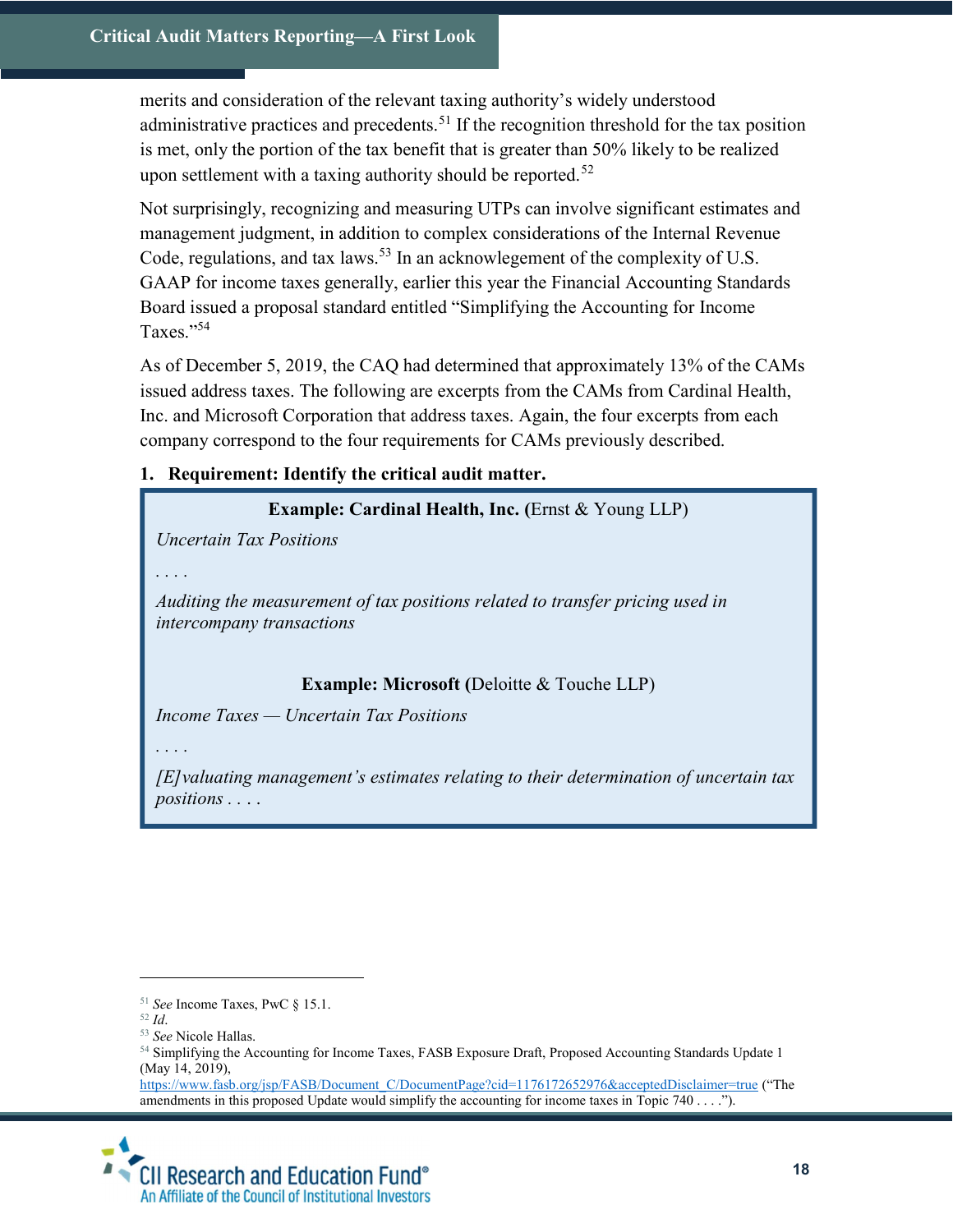2. Requirement: Describe the principal considerations that led the auditor to determine that the matter is a critical audit matter.

# Example: Cardinal Health, Inc. (Ernst & Young LLP)

The Company operates in a multinational tax environment and is subject to tax treaty arrangements and transfer pricing guidelines for intercompany transactions that have pricing subjectivity. For those tax positions that qualify for recognition, the Company uses significant judgment to measure the largest amount of benefit that is more likely than not to be realized upon ultimate settlement. For tax benefits that do not qualify for recognition, the Company recognizes a liability for unrecognized tax benefits. Auditing the measurement of tax positions related to transfer pricing used in intercompany transactions was challenging because the pricing of the intercompany transactions is based on pricing analyses that may produce a number of different outcomes or ranges of outcomes (e.g., the price that would be charged in an arm'slength transaction).

# Example: Microsoft (Deloitte & Touche LLP)

Conclusions on recognizing and measuring uncertain tax positions involve significant estimates and management judgment and include complex considerations of the Internal Revenue Code, related regulations, tax case laws, and prior-year audit settlements. Given the complexity and the subjective nature of the transfer pricing issues that remain unresolved with the IRS, evaluating management's estimates relating to their determination of uncertain tax positions required extensive audit effort and a high degree of auditor judgment, including involvement of our tax specialists.

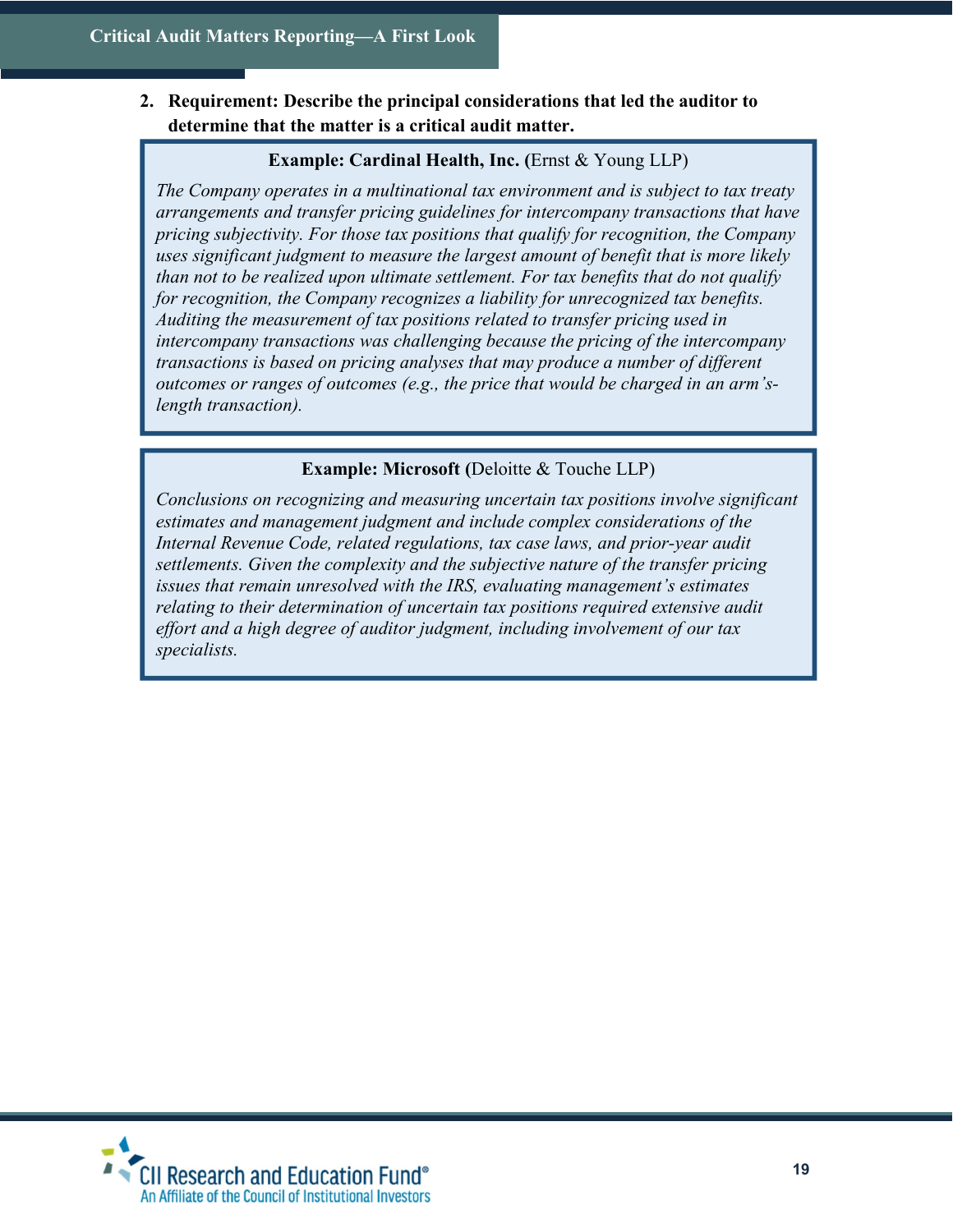#### 3. Requirement: Describe how the critical audit matter was addressed in the audit.

#### Example: Cardinal Health, Inc. (Ernst & Young LLP)

We obtained an understanding, evaluated the design, and tested the operating effectiveness of controls over the Company's process to measure tax positions related to transfer pricing from intercompany transactions. For example, we tested management's review of inputs and calculations of these tax positions, which included evaluation of the ranges of outcomes and pricing conclusions reached within management's transfer pricing studies. To test the Company's measurement of tax positions related to transfer pricing used in intercompany transactions, we involved our tax professionals to assess the appropriateness of the ranges of outcomes utilized and the pricing conclusions reached within the transfer pricing studies conducted by the Company. For example, we compared the transfer pricing methodology utilized by management to alternative methodologies and industry benchmarks. We also verified our understanding of the relevant facts by reading the Company's correspondence with the relevant tax authorities and any third-party advice obtained by the Company. In addition, we used our knowledge of international and local income tax laws, as well as historical settlement activity from income tax authorities, to evaluate the appropriateness of the Company's measurement of uncertain tax positions related to transfer pricing used in these intercompany transactions.

#### Example: Microsoft (Deloitte & Touche LLP)

Our principal audit procedures to evaluate management's estimates of uncertain tax positions related to unresolved transfer pricing issues included the following:

•We evaluated the appropriateness and consistency of management's methods and assumptions used in the identification, recognition, measurement, and disclosure of uncertain tax positions, which included testing the effectiveness of the related internal controls.

•We read and evaluated management's documentation, including relevant accounting policies and information obtained by management from outside tax specialists, that detailed the basis of the uncertain tax positions

•We tested the reasonableness of management's judgments regarding the future resolution of the uncertain tax positions, including an evaluation of the technical merits of the uncertain tax positions.

•For those uncertain tax positions that had not been effectively settled, we evaluated whether management had appropriately considered new information that could significantly change the recognition, measurement or disclosure of the uncertain tax positions.

•We evaluated the reasonableness of management's estimates by considering how tax law, including statutes, regulations and case law, impacted management's judgments.

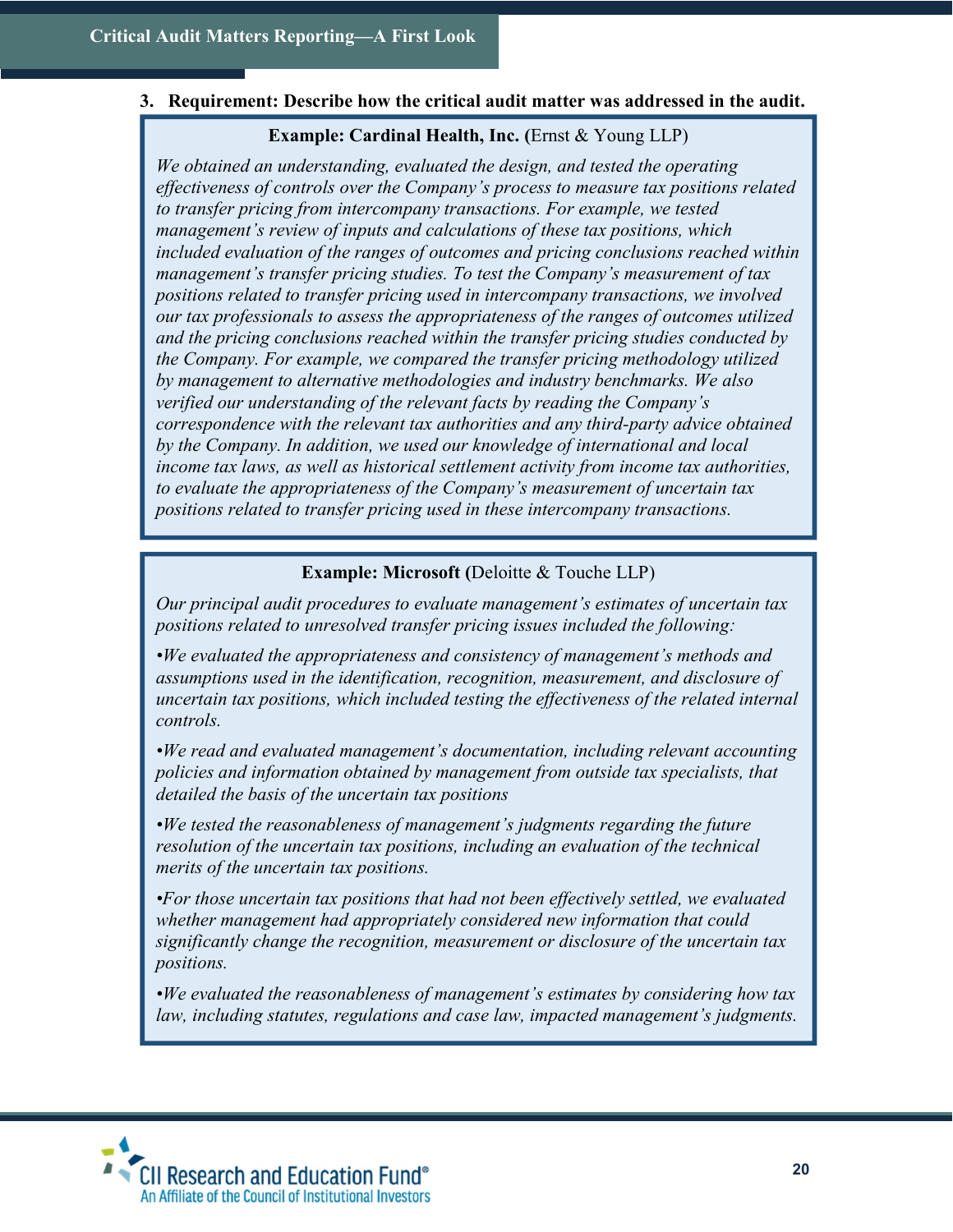# 4. Requirement: Refer to the relevant financial statement accounts or disclosures that relate to the critical audit matter.

# Example: Cardinal Health, Inc. (Ernst & Young LLP)

As described in Note 7 to the consolidated financial statements, the Company's unrecognized tax benefits related to its uncertain tax positions were approximately \$456 million at June 30, 2019.

# Example: Microsoft (Deloitte & Touche LLP)

Refer to Note 12 to the Financial Statements

. . . .

The Company's long-term income taxes liability  $\dots$ .

# How to Improve CAMS Reporting

This report highlights the CAM examples above because they appeared to be more robust and granular than the CAMs of many other companies for that topic. While it is clear that the CAMs that have been reported as of December 5, 2019 will be useful tools for investors, shareholders, and analysts when reading financial reports, it is also clear that many investors will be disappointed that the CAMs fall short of what users of financial reports had requested during the development of the PCAOB standard.

As previously indicated, the third PCAOB requirement for CAMs is that the auditor must describe how the critical audit matter was addressed in the audit. A note to that requirement states:

Note: In describing how the critical audit matter was addressed in the audit, the auditor may describe: (1) the auditor's response or approach that was most relevant to the matter; (2) a brief overview of the audit procedures performed; (3) an indication of the outcome of the audit procedures; and (4) key observations with respect to the matter, or some combination of these elements.<sup>55</sup>

Many of the CAMs issued to-date have complied with the requirement of describing how the CAM was addressed in the audit by providing the "(1) auditor's response or approach that was most relevant to the matter" and providing "(2) a brief overview of the audit procedures performed." However, to-date, CAMs have not included "(3) an indication of the outcome of the audit procedures" or "(4) key observations with respect to the matter."

<sup>&</sup>lt;sup>55</sup> PCAOB Release No. 2017-001 at  $A1 - 9$  (emphasis added).

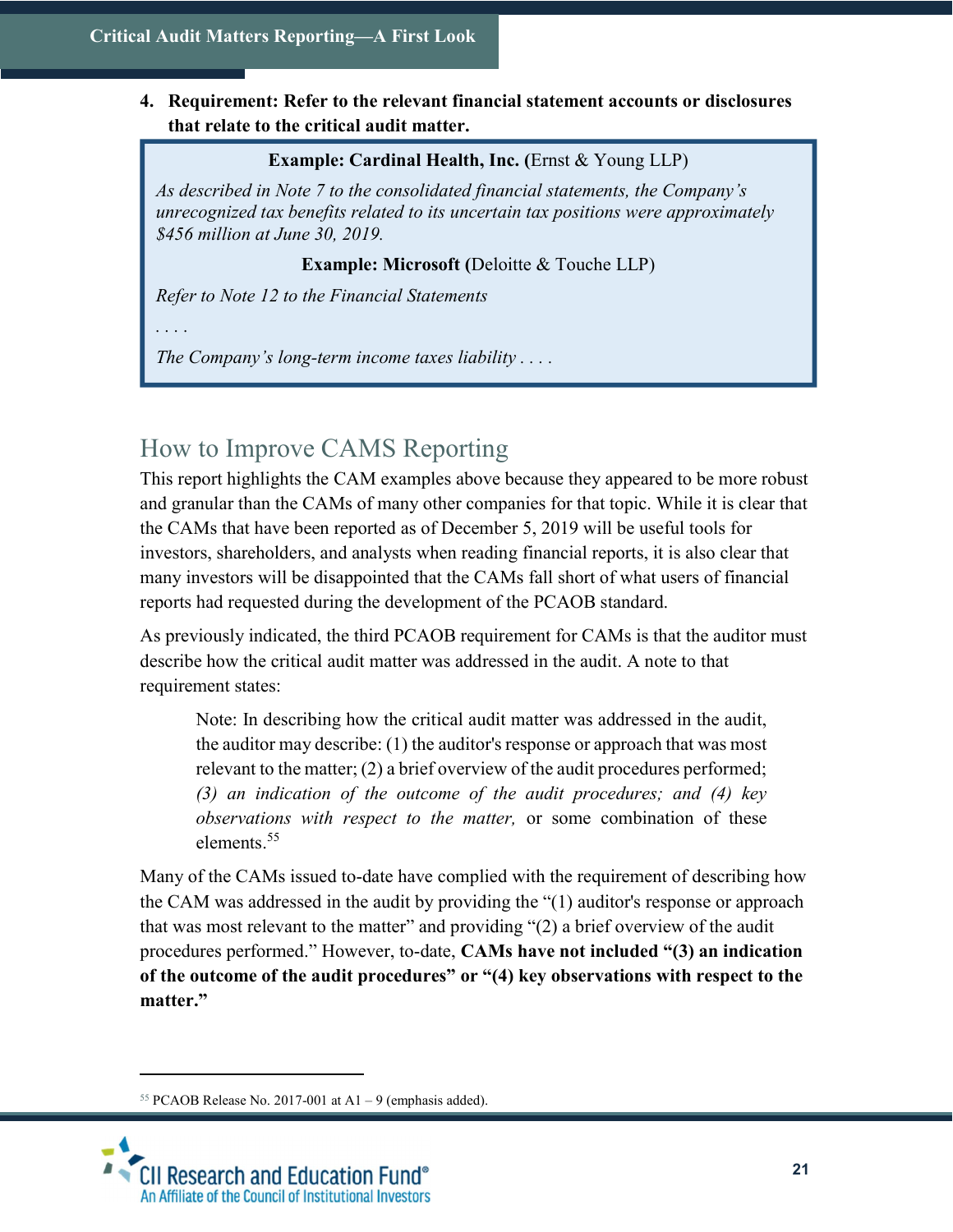Thus, as indicated, the CAMs issued to-date will be disappointing to many investors, because many users of financial reports had requested that the auditor provide insights or findings when describing how the CAMs were addressed in the audit.<sup>56</sup> For example, a working group of the PCAOB's own Investor Advisory Group "stressed the importance to investors of auditor findings, which they described as 'the one item that [they] believe would provide the greatest value to investors.'"<sup>57</sup>

The PCAOB included items (3) and (4) in the aforementioned note to the CAM requirements so that "the auditor may choose to include findings as an indication of the outcome of audit procedures or key observations about a matter . . . [and because the PCAOB shared the view of many investors] that the inclusion of informative, companyspecific audit findings related to critical audit matters may, in appropriate circumstances, be valuable to investors and encourages auditors to consider including such findings in their auditor's reports."<sup>58</sup>

It is perhaps not entirely surprising that to-date, reporting of CAMs under the new standard have not provided insights or findings when describing how the CAM was addressed. During the development of the standard, some accounting firms opposed requiring communication of auditor findings, arguing that such a communication would imply that the auditor was providing a separate opinion or assurance on accounts or disclosures to which the CAMs relate.<sup>59</sup> The PCAOB, however, directly addressed that concern by requiring that the paragraph preceding the CAMs in the auditor's report contain the following language:

The communication of critical audit matters does not alter in any way our opinion on the financial statement, taken as a whole, and we are not, by communicating the critical audit matters below, providing separate opinions on the critical audit matters or on the accounts or disclosures to which they relate.<sup>60</sup>

Many investors remain hopeful that future reporting of CAMs will be more responsive to the needs and demands of investors by including information in response to the third and fourth items in the note to the CAMs third requirement described previously.<sup>61</sup> In that regard, this report suggests hypothetical text for the six companies discussed above to illustrate what would be more helpful to many investors. The general wording suggested was derived, in part, from language that has appeared in recent audit reports for

 $61$  *Id.* at A1 – 9 (§14c).



 $56$  See id. at 30 ("Several investors suggested that the auditor should be required or encouraged to provide informative, company-specific findings when describing how the critical audit matter was addressed . . . .).

 $57$  Id. at 31 (footnote omitted & emphasis added).

<sup>58</sup> Id.

 $59$  Id. at 31-32 ("the language used should not imply that the auditor is providing a separate opinion on the critical audit matter or on the accounts or disclosures to which they relate").

 $60$  Id. at A1 – 9-10 (emphasis added).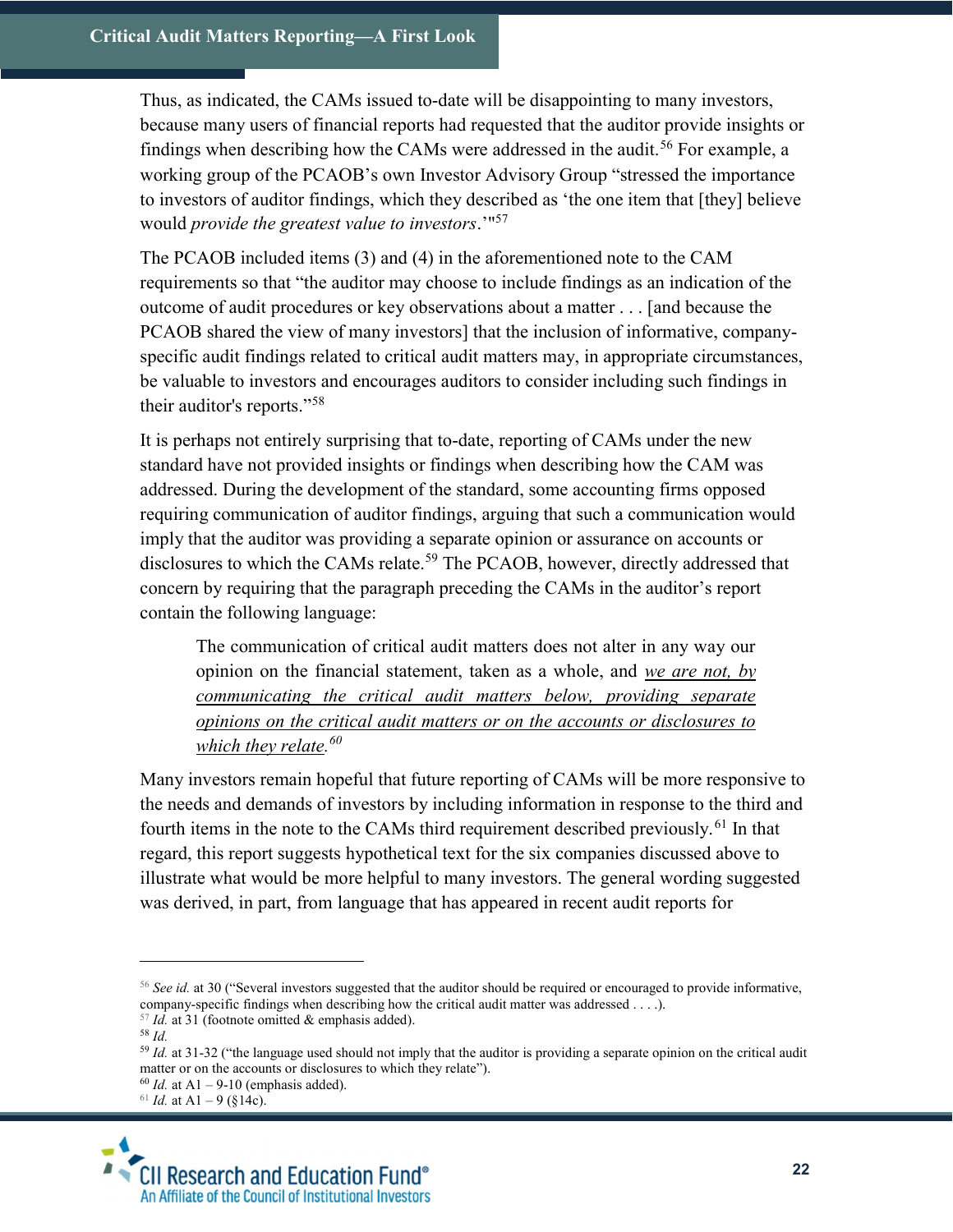companies in the United Kingdom  $(UK)^{62}$  in compliance with the "Key Audit" Matters<sup>"63</sup>counterpart to CAMs and other language considered, but not adopted, by the PCAOB.<sup>64</sup> Among other potential uses, this type of additional information over time would assist institutional investors in making proxy voting decisions, including ratification of the appointment of auditors and the election of audit committee chairs and members.

# Example: What Many Investors Would Add on Goodwill and Intangible Assets at Procter & Gamble Company (Deloitte & Touche LLP)

Key Observations: As a result of our work, we found the Company's impairment evaluations of goodwill for the Shave Care reporting unit and the Gillette brand, including the related estimates and assumptions, to be balanced except for the estimates and assumptions regarding [insert] which were [mildly optimistic/mildly pessimistic]. We also found that it was appropriate that a before tax impairment charge of \$6.8 billion was recognized by the Company for the goodwill related to the Shave Care reporting unit and a \$1.6 billion before tax impairment charge was recognized by the Company to reduce the value of the Gillette brand indefinite-lived intangible asset.

# Example: What Many Investors Would Add on Goodwill and Intangible Assets at The Hain Celestial Group, Inc. (Ernst & Young LLP)

**Key Observations**: As a result of our work, we found that the significant assumptions used in management's evaluations of goodwill and trademarks, and trade names for impairment, including the data used for the valuations, to be balanced except for the significant assumptions related to [insert] which were [mildly optimistic/mildly pessimistic]. We also found that it was appropriate that no impairment charge was recognized by the Company for goodwill and trademarks, and a pre-tax impairment charge of \$17.9 million was recognized by the Company for certain tradenames of the Company.

<sup>63</sup> ISA (UK) 701 Communicating Key Audit Matters in the Independent Auditor's Report (June 2016), https://www.frc.org.uk/getattachment/b250cf61-407f-4b1e-9f1c-e959174e1426/ISA-(UK)-701\_final.pdf.

<sup>64</sup> PCAOB Release No. 2017-001 at 30 ("Several investors suggested that the auditor should be required or encouraged to provide informative, company-specific findings when describing how the critical audit matter was addressed in the audit, such as whether management's significant accounting estimates and judgments were balanced, mildly optimistic, or mildly pessimistic.").



 $62$  See Sports Direct International PLC, Annual Report & Accounts 2019 at 82 (July 2019),

https://www.sportsdirectplc.com/~/media/Files/S/Sports-Direct/annual-report/annual-report-2019-final.pdf; G4S PLC, Integrated Report and Accounts 2918 at 135-136 (Mar. 2019), https://www.g4s.com/-/media/g4s/global/files/annualreports/integrated-report-extracts-2018/g4s-full-integrated-report-2018.ashx; Rolls Royce Holdings PLC, 2018 Annual Report 192 (Feb. 2019), https://www.rolls-royce.com/~/media/Files/R/Rolls-Royce/documents/annualreport/2018/2018-full-annual-report.pdf. Rio Tinto, 2018 Annual Report 257-58 (Feb. 2019), http://www.riotinto.com/documents/RT\_2018\_annual\_report.pdf.